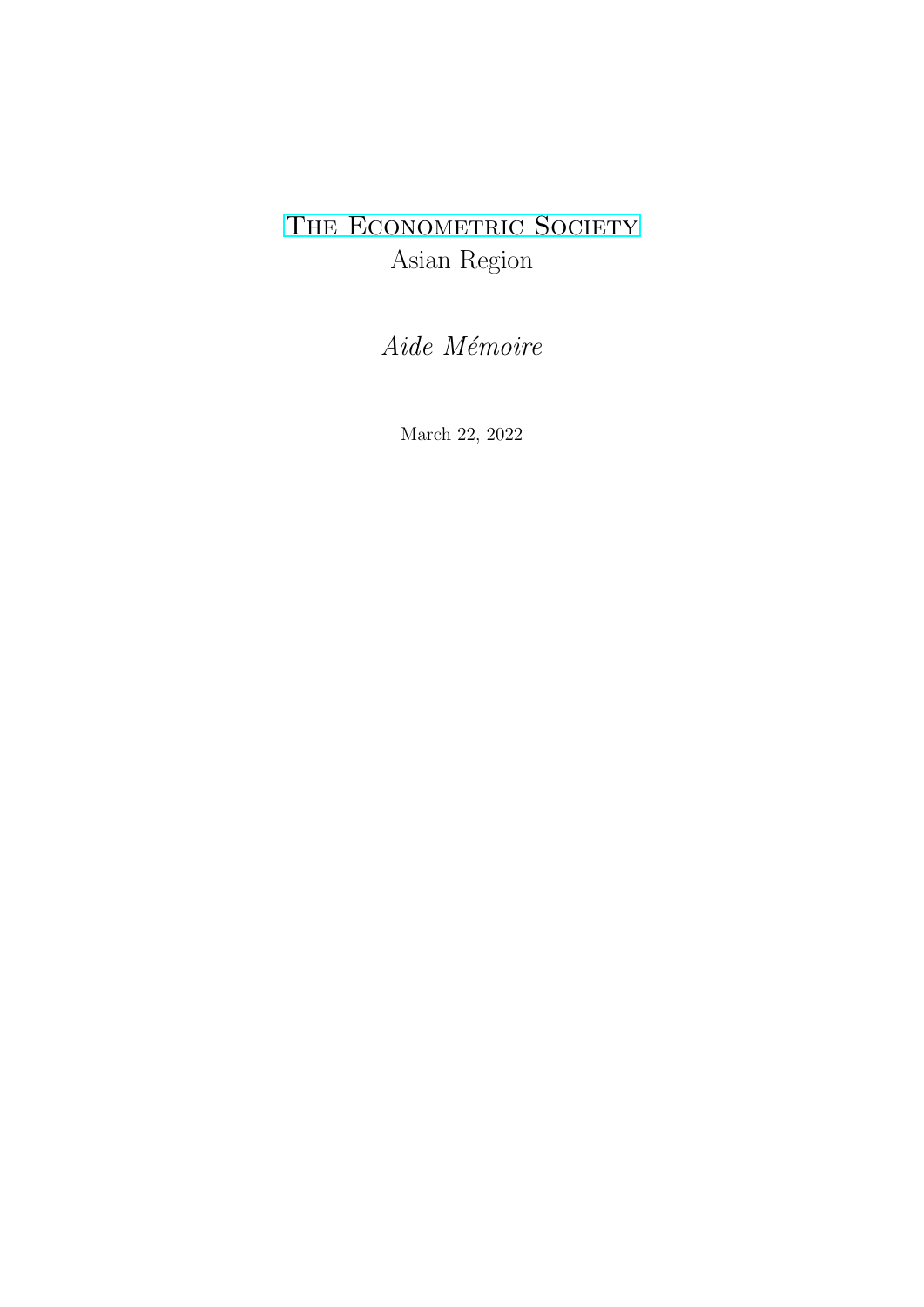## Preface

This Aide Mémoire contains a detailed description of the organization and procedures of the Econometric Society within the Asian Region. It complements the [Rules and Procedures](https://www.econometricsociety.org/society/organization-and-governance/rules-and-procedures) of the Econometric Society. It is maintained and regularly updated by the Chair and the Secretary of the Asian Regional Standing Committee in accordance with the policies and decisions of the Committee.

The initial LaTeX template used was imported from the European Aide Mémoire in 2016 by Atsushi Kajii in December 2020. Thereafter, this Aide Mémoire was updated by Dilip Mookherjee and Changyong Zhang in August 2021 and subsequently, in March 2022.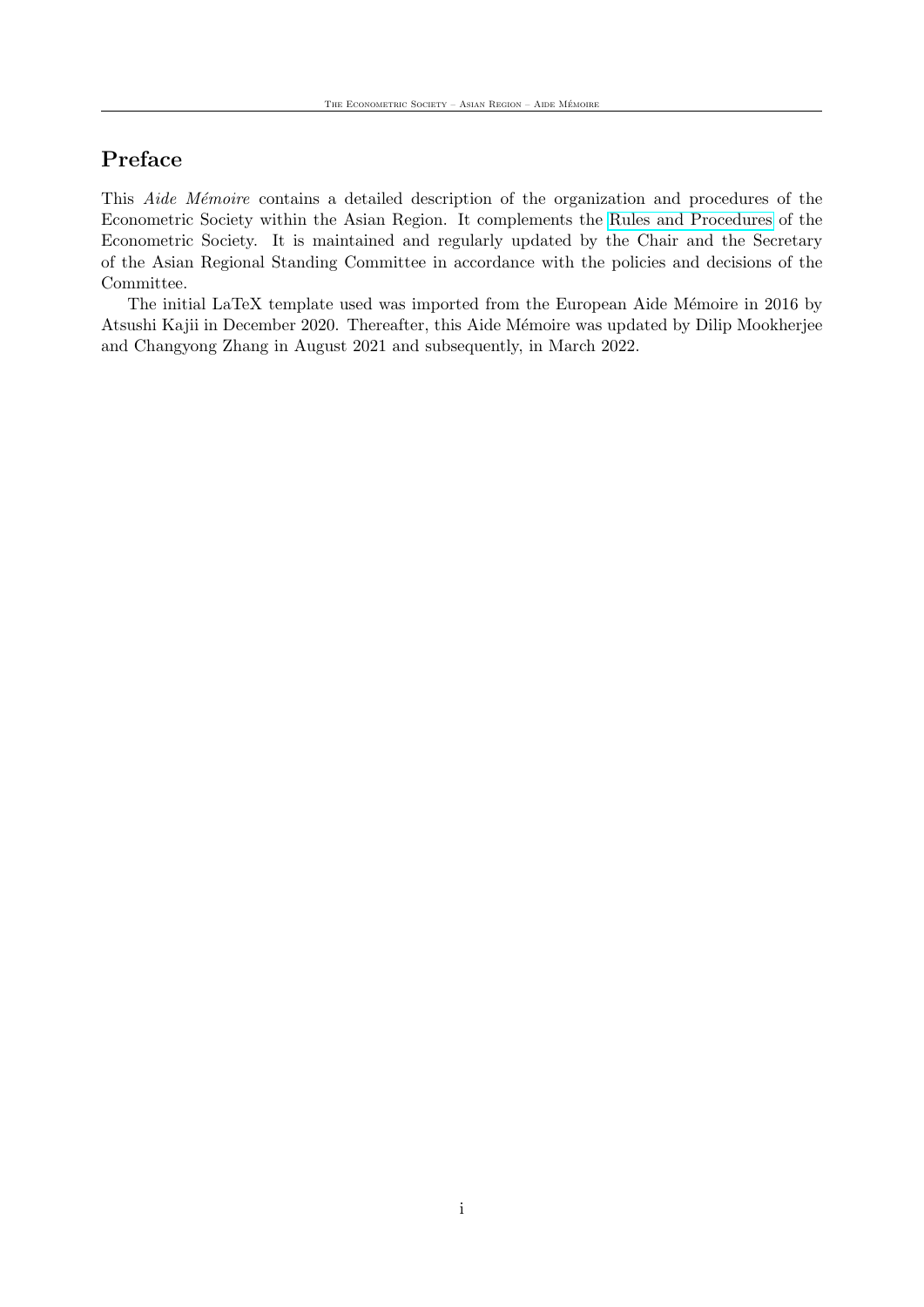# Table of Contents

| $\mathbf 1$      |               | <b>Asian Regional Standing Committee</b>                   | $\mathbf{1}$            |
|------------------|---------------|------------------------------------------------------------|-------------------------|
|                  | 1.1           |                                                            | $\mathbf{1}$            |
|                  | 1.2           |                                                            | $\mathbf{1}$            |
|                  | 1.3           |                                                            | $\overline{2}$          |
|                  | 1.4           |                                                            | 3                       |
| $\boldsymbol{2}$ |               | Asian Meeting of Econometric Society                       | $\overline{\mathbf{4}}$ |
|                  | 2.1           |                                                            | $\overline{4}$          |
|                  | 2.2           |                                                            | $\overline{4}$          |
|                  | 2.3           |                                                            | $6\phantom{.}6$         |
|                  | 2.4           | Other Events                                               | $\overline{7}$          |
|                  | 2.5           |                                                            | $\overline{7}$          |
|                  |               | 2.5.1                                                      | $\overline{7}$          |
|                  |               | Operating Guidelines for a Specific Asian Meeting<br>2.5.2 | 8                       |
| 3                |               | <b>ES</b> Schools                                          | 10                      |
|                  | 3.1           |                                                            | 10                      |
|                  | 3.2           |                                                            | 11                      |
|                  |               | Appendices                                                 | 14                      |
|                  | A             | Composition of Asian Regional Standing Committee           | 14                      |
|                  |               | A.1                                                        | 14                      |
|                  |               | A.2                                                        | 14                      |
|                  | B             |                                                            | 15                      |
|                  |               | B.1<br>List of Countries and Territories                   | 15                      |
|                  |               | B.2                                                        | 15                      |
|                  | $\mathcal{C}$ |                                                            | 16                      |
|                  |               | C.1                                                        | 16                      |
|                  |               | C.2                                                        | 16                      |
|                  | D             |                                                            | 19                      |
|                  |               | D.1                                                        | 19                      |
|                  |               | D.2                                                        | 20                      |
|                  |               | D.3                                                        | 20                      |
|                  | Ε             |                                                            | 21                      |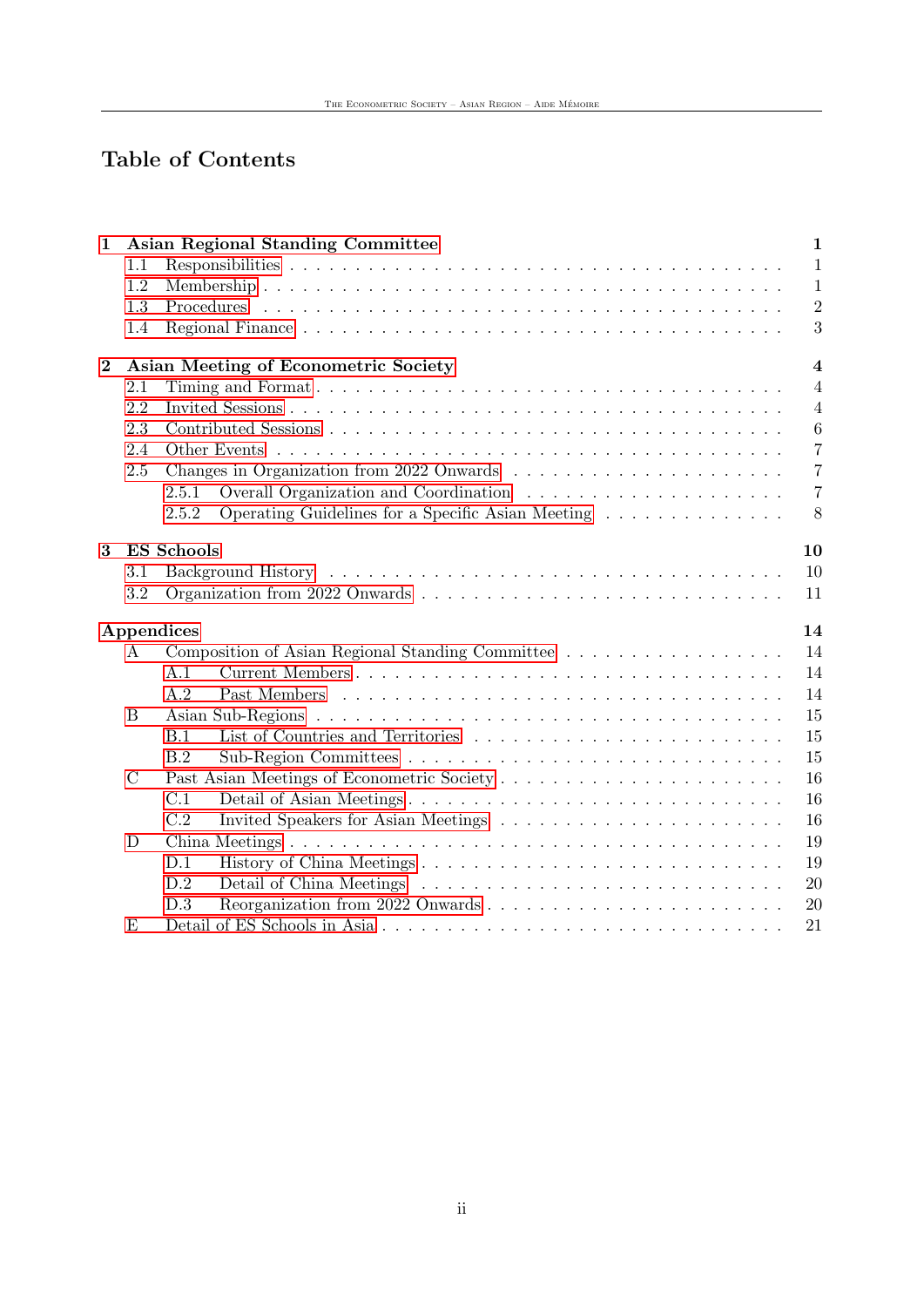## <span id="page-3-0"></span>1 Asian Regional Standing Committee

## <span id="page-3-1"></span>1.1 Responsibilities

1.1.1 The Asian Regional Standing Committee (ARSC) is responsible for the organization of the activities of the Econometric Society within the Region Asia. It should undertake the consideration of any activities in the Region that promote interaction among those interested in the objectives of the Society, as they are stated in its [Constitution.](http://www.econometricsociety.org/society.asp#constitution)

1.1.2 The Standing Committee is responsible for establishing regular and systematic procedures for the organization of the Asian Meeting of the Econometric Society (AMES). AMES is held annually except for those years in which there is a World Congress.

1.1.3 The Standing Committee is responsible for coordinating all the other special activities in the region, such as Summer/Winter Schools.

## <span id="page-3-2"></span>1.2 Membership

The members of the Asian Regional Standing Committee of the Econometric Society are the following:

Voting members:

- *Chair:* The first of the following list who resides in Asia:
	- The [President of the Society](https://www.econometricsociety.org/society/organization-and-governance/executive-committee)
	- The [First Vice-President](https://www.econometricsociety.org/society/organization-and-governance/executive-committee)
	- The [Second Vice-President](https://www.econometricsociety.org/society/organization-and-governance/executive-committee)
	- The [Past President](https://www.econometricsociety.org/society/organization-and-governance/executive-committee)

If none of these resides in the Region, the President will appoint an Asian member of the Council of the Society to act as Chair.

- Ex Officio Members: Any other Officer of the Society on the above list who resides in Asia.
- Asian Members of the [Council of the Society.](https://www.econometricsociety.org/society/organization-and-governance/council)
- Elected Members chosen by the members of the Society in the Region as stipulated in the rules and regulations of the Society. At least two voting members are elected by the members of the Society in the Region as stipulated in the Rules and Procedures of the Society. The Asian Regional Standing Committee determines the total number of the elected members and respective ballot slots in any given year. Elected members serve a non-renewable term of four years.

Non-voting members:

- Secretary: Appointed by ARSC for a term of three years. The role of the Secretary is described in Section [1.3.](#page-4-0) The appointment can be renewed with an approval of ARSC.
- Representatives of ARSC's activities such as chairs of sub-regional AMES committees or organizers of recent or future meetings, who are appointed by Chair of the standing committee.

In addition,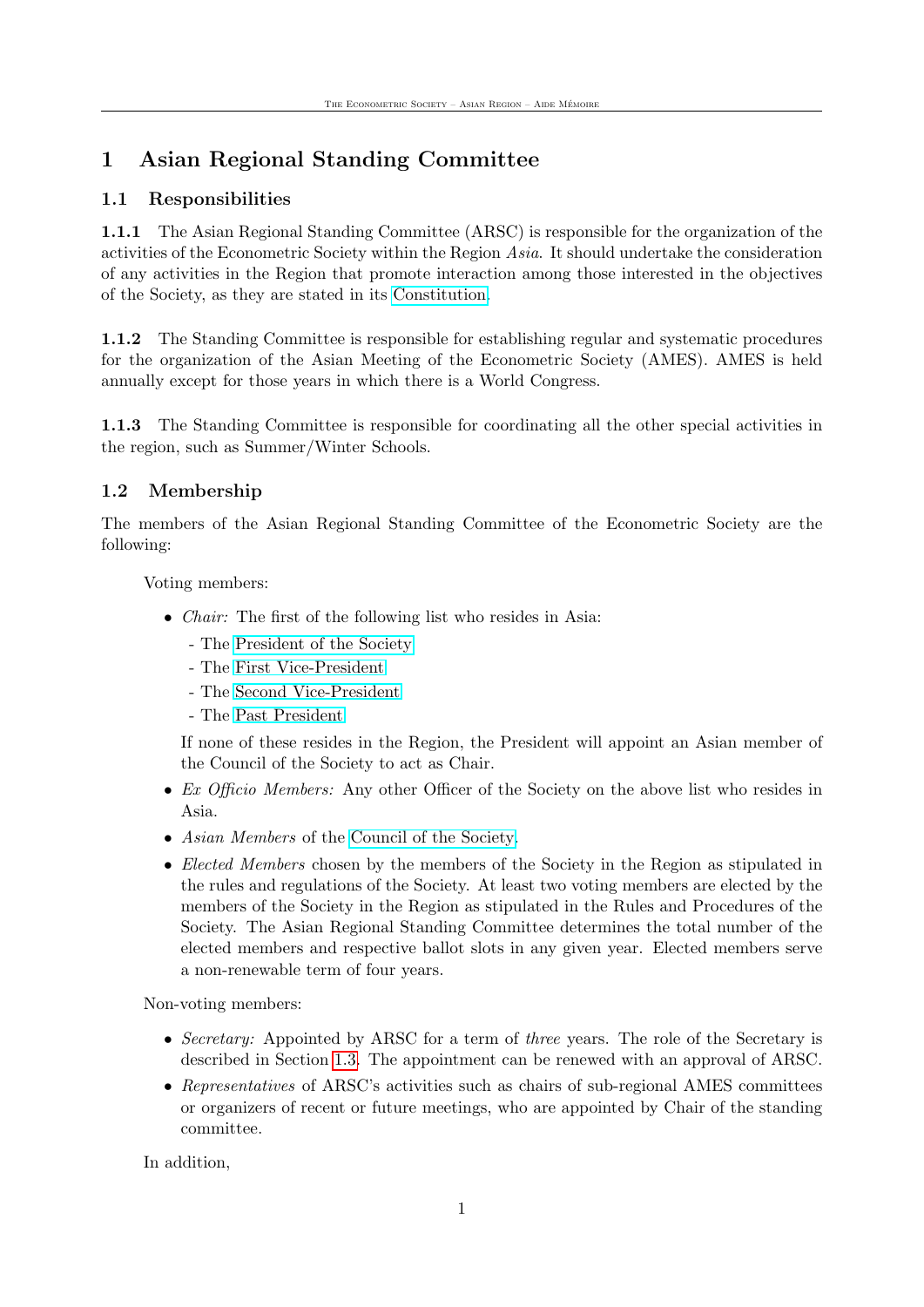- the [President](http://www.econometricsociety.org/officers.asp) (if not residing in the Region),
- the [Executive Vice-President,](http://www.econometricsociety.org/officers.asp)
- the [Executive Director of the Society,](http://www.econometricsociety.org/contacts.asp) and
- the [Editor of Econometrica](http://www.econometricsociety.org/editors.asp)

may attend the meetings of the Asian Regional Standing Committee, which is held at the Executive Director primary AMES.

See Appendix [A](#page-16-1) for a complete list of members of the Asian Regional Standing Committee of the Econometric Society.

#### <span id="page-4-0"></span>1.3 Procedures

1.3.1 The *Chair* of the Standing Committee is responsible for arranging meetings of the Committee and communicating the decisions of the Committee to the [Executive Director](http://www.econometricsociety.org/contacts.asp) of the Society. The Committee meets annually. Its meeting is held at the same site and/or time as the primary AMES in years when the World Congress is not held; and as the World Congress in other years. The Chair decides the agenda of AMES meetings in consultation with the Secretary. The Chair and Secretary jointly maintain correspondence between the members of the Committee, the Executive Vice-President, the Executive Director of the Society and with chairs of sub-regional conference committees.

If the President of the Society is not present, the Chair of the Standing Committee chairs the meetings of members held during AMES.

1.3.2 Besides collaborating with the Chair in dealing with all issues facing the Standing Committee, the Secretary is responsible for (a) scheduling meetings of the Standing Committee, sending invitations, preparing supporting memoranda, taking minutes at these meetings, and periodically updating the Aide Mémoire to reflect recent decisions made by the ARSC; (b) liaising with sub-regional committees, Programme Chairs and the Local Arrangement Chairs with regard to their arrangements for AMES, and other activities in the region; (c) responding to queries about holding of future events and related information from potential organizers; (d) ensuring that main organizers of each event (conference, School) in the Asian region submit a report at the end of each conference and remit the required proportion of the surplus to ES; (e) communicating/coordinating financial decisions made by ARSC to/with the EVP, obtaining half-yearly statements of the balance in the ARSC account and presenting these to the Chair; and (f) assisting the Chair in conducting elections to ARSC positions and coordinating Fellow nominations to be submitted by the ARSC.

1.3.3 Currently the Asian region is divided into three sub-regions: Central/South/West Asia, China, and East/Southeast Asia. A sub-regional committee for each sub-region is appointed by the Chair and approved by members of the Standing Committee. See Appendix [B](#page-17-0) for the list of countries & territories in each sub-region and the sub-regional committees. Each sub-regional committee will take an active role in soliciting and selecting proposals for hosting AMES in its respective region from 2022 onwards, and will propose these to the Chair. The Chair will coordinate these proposals after consulting the Executive Vice President, and present them to the ARSC, which will decide on where and when future meetings will be held. These procedures are described in further detail below. In consultation with the chairs of the sub-regional committees, the Chair will also appoint the Programme Chairs and Local Arrangement Chairs of each AMES.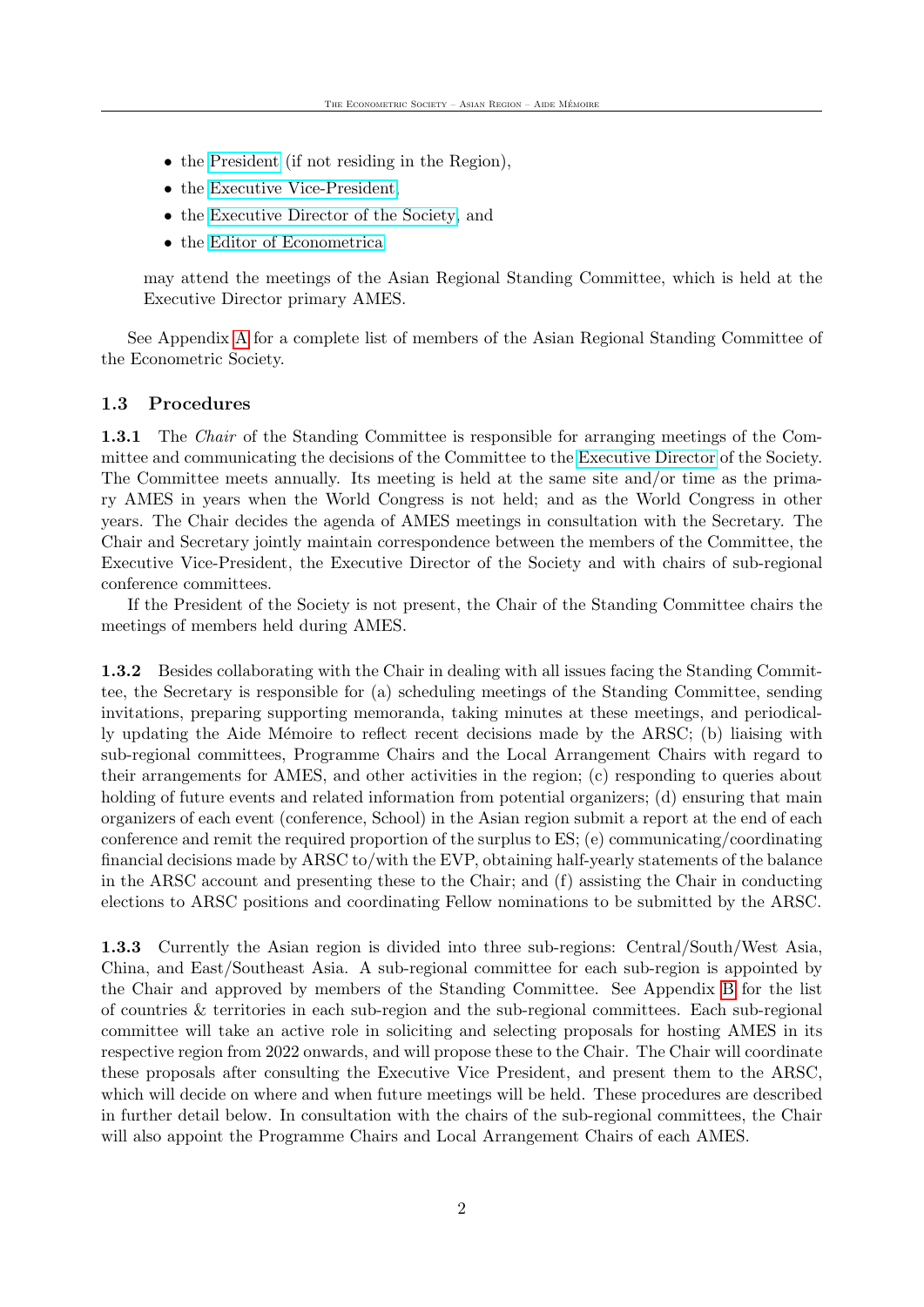1.3.4 The Programme Chairs of AMES are responsible for organizing the Plenary and Parallel Invited Sessions and the Contributed Sessions of the Meeting. They provide a written proposal to the Standing Committee which summarizes their arrangements, and a statement whether they are willing to host the primary AMES.

1.3.5 The Local Arrangements Chairs of AMES are responsible for arranging the physical facilities, accommodation, meals, and social events in the case of a live conference. They collaborate with Programme Chairs to arrange the meeting website, which contain registration and programme information. The local website should be linked to the [Future Meetings](https://www.econometricsociety.org/meetings/future-meetings) section of the Society's website. The Local Arrangements Chairs provide a written report about the local arrangements to the Standing Committee along with statement of accounts, within six months after the conclusion of the conference.

#### <span id="page-5-0"></span>1.4 Regional Finance

ARSC holds the "Asia Vanguard Fund", which is the discretionary fund for Asian regional activities. This account is maintained by the central office of the Econometric Society on behalf of the Asian region, and the account balance can be ascertained by either the ARSC Chair or Secretary, from either the Executive Vice President or Executive Director of the Society.

ARSC funds are currently held in three or four different funds to achieve a balance of income growth with diversification, mimicking the portfolio of the general funds of the Econometric Society based on the recommendations of the Investment Committee of the Society. The allocation (as of December 23, 2020) was: 2% in Vanguard Federal Money Market Fund, 18% in Vanguard Short-Term Treasury Fund Admiral Shares (Short-term fixed income, VFIRX), 30% in Vanguard Total Bond Market Index Fund Admiral Shares (VBTLX), and 50% in Vanguard Total Stock Market Index Fund Admiral Shares (VTSAX). The desired portfolio composition will be reviewed periodically by the ARSC chair in consultation with the Executive Vice President. The ARSC chair will inform and seek approval of ARSC members in the event of any major changes in the allocation. The Executive Vice President will be asked to rebalance the actual portfolio at the end of every year to the desired composition.

The ARSC Fund is used as a buffer to mitigate uncertainty about the income of regional meetings (e.g., fees from participants). Typically \$10k is promised to the regional meetings to cover any shortage caused by unexpected events.

In 2019, \$40,000 was added to the budget, with the understanding that it will be used to support the Chow lectures (see Section [2.2\)](#page-7-0).

Every year the Society provides ARSC a fund of \$10,000 to provide support to students and young scholars. ARSC decides how to allocate these across various events in the Asian region. Normally this fund is divided equally between the different meetings and Summer/Winter Schools, and the organizing committees of these events are delegated authority over how to spend them.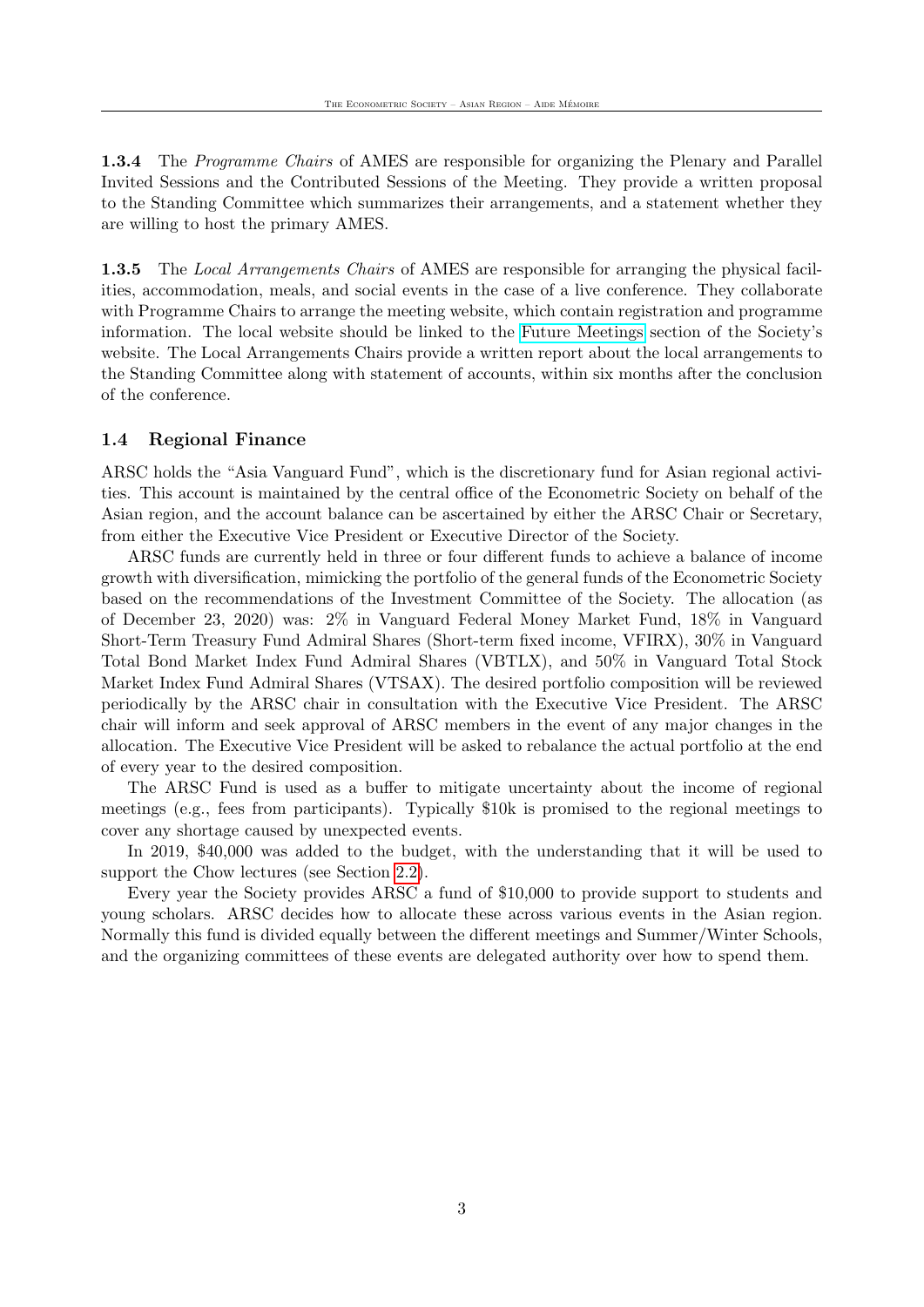## <span id="page-6-0"></span>2 Asian Meeting of Econometric Society

The Asian Meeting of the Econometric Society (AMES) is the official regional meeting. The following sub-sections describe AMES arrangements in past years. From 2022 onwards, the organization of AMES will change significantly, as described in Section [2.5.](#page-9-1)

#### <span id="page-6-1"></span>2.1 Timing and Format

In the past AMES has been usually held in early August,<sup>[1](#page-6-3)</sup> or June, for three days.<sup>[2](#page-6-4)</sup> Detailed information about the structure of [past meetings](https://www.econometricsociety.org/meetings/past-meetings) is available on the Society's website, which provides a list of previous meetings with links to their local websites, as well as in Appendix [C.](#page-18-0)

The Standing Committee selects the dates and locations of AMES, and appoints the Programme and Local Arrangements Chairs. These decisions should customarily be taken two years in advance (at AMES in that year) so that those responsible for future meetings have sufficient time to make the necessary arrangements.

The members of the Asian Council and the ES Asian Regional Standing Committee are encouraged to contact colleagues who might be interested in acting as local organizer of a future AMES. Proposals to host a meeting should specify the candidates for the Programme and Local Arrangements Chairs with their vita, the physical facilities available for sessions such as the maximum number of parallel sessions for contributed papers, accommodation and meal arrangements (lunch should be provided), and social events, as well as an estimated budget that includes total costs and revenues (from registration fees and from other sources). They should be submitted to the Secretary (the chair of ARSC, when vacant), who can provide further information.

The Local Arrangements Chair  $(LAC)$  is responsible for arranging the physical facilities, accommodation, meals, and social events. He/she collaborates with the Programme Chairs to arrange the meeting website, which should contain registration and Programme information. The local website should be linked to the [Future Meetings](https://www.econometricsociety.org/meetings/future-meetings) section of the Society's website. The Chair of the current year provides a written report about the local arrangements to the Asia Regional Standing Committee as well as the budget of the meeting within six months after the meeting is completed. Additional information from the central office can be found on the [Program and Local Organizing](https://www.econometricsociety.org/content/program-and-local-organizing-chairs) [Chairs](https://www.econometricsociety.org/content/program-and-local-organizing-chairs) webpage.

#### <span id="page-6-2"></span>2.2 Invited Sessions

The Programme Chairs are responsible for inviting the speakers and chairs of the Plenary and Parallel Invited Sessions. They also decide about whether to invite discussants for the Parallel Invited Sessions.

Remark Honoraria should not be offered at the time of invitation for any invited speakers. The local committee is allowed to offer an honorarium *only after* the invitation is accepted.

<span id="page-6-3"></span><sup>1</sup>August is not preferable as far as the climate in Asia is concerned. However, Japanese schools' summer break starts in the first or second week of August, and Singapore schools' semester begin in mid August. So early August is the only period where the entire region is in summer recess.

<span id="page-6-4"></span><sup>2</sup>These three days do not include special lectures.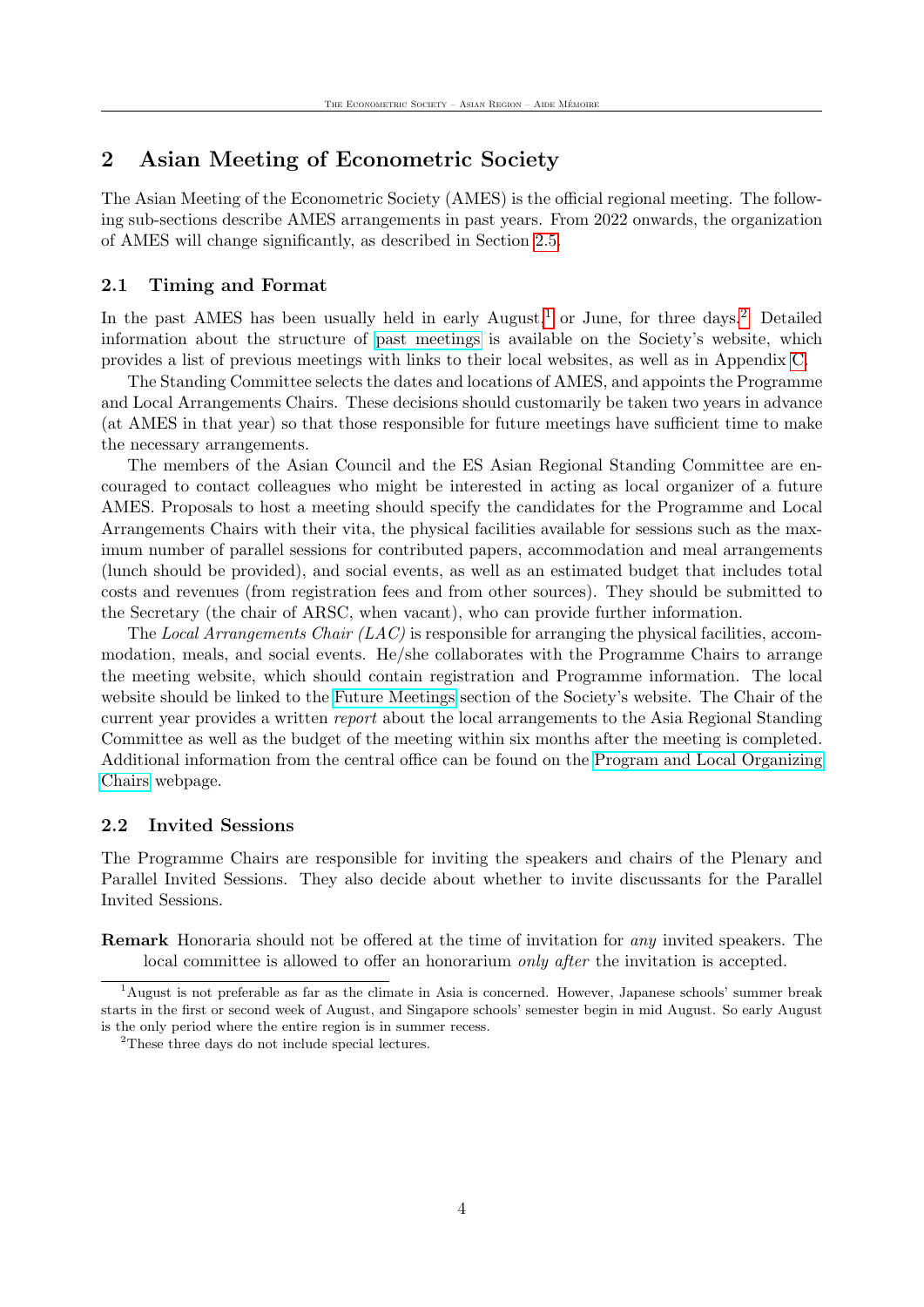#### Presidential Address

The Presidential Address usually takes place on the second day of the conference.[3](#page-7-1) The President of the Society is invited for the lecture by the Programme Chairs. The Presidential Address is a plenary 'A-session', i.e., there are no other sessions or events at the same time. There are no discussants of the Presidential Address, and it is customary that the Chair of the standing committee chairs the session. The travel cost of the president will be covered by the society, but the program committee is encouraged to make efforts to raise its own funding to cover it. No honorarium can be offered to the President for delivering the Presidential address by the program committee.

#### Plenary Sessions

There should be one or two plenary A-sessions in addition to the Presidential Address.

#### Parallel Invited Sessions

In addition to the plenary A-sessions, there are usually three B-sessions with invited speakers. Each B-session consists of two or three parallel sessions. The session titles are chosen by the respective Programme Chair.

#### <span id="page-7-0"></span>Named Lectures

**Jacob Marschak Lecture** The Society's Marschak Fund supports a lecture, the location of which rotates among regional meetings held outside North America and Europe. It will typically be located in the Asian region every two or three years. (Until 2019, the central office paid the Asian region for one Marschak-like lecture in those years in which there is no official Marschak lecture in Asia; see two paras below for the new arrangement after 2019.) The fund supports up to \$4,000 for every Marschak lecture. It should be scheduled in a plenary A-session.

Gregory Chow Lecture In 2019, \$40,000 was raised in order to fund a special lecture. This amount has been transferred to the ARSC Fund for this purpose. Currently (for the years 2019- 2024), ARSC has decided to call it the "Gregory Chow" lecture. The name of the lecture after 2024 can be reviewed by the ARSC. The inauguration of Chow lecture was announced by President Stephen Morris, and the first Chow lecture was given by Thomas J. Sargent, on June 15, 2019 at Xiamen University.

Marschak-Like Lecture From 2022 onwards, the Society will fund an additional Marschak or Marschak-like lecture every year, on par with all other regions. The name of this Lecture will be decided by ARSC every five years. At its 2021 meeting, ARSC tentatively agreed to call this the Michio Morishima lecture.

#### Special Lecture Series

In 2015, the society created three special lecture series: the Hotelling lectures on economic theory, the Sargan lectures on econometrics, and the Griliches lectures on applied economics. Each lecture series will be held every 2 years (but not in the year of the World Congress), rotating among 6

<span id="page-7-1"></span><sup>&</sup>lt;sup>3</sup>It has been decided that the president does not have to give the address in the year s/he is the president. It implies that s/he can do so one year earlier when s/he is the first vice president, or one year later when s/he is the ex president. Therefore, the Presidential Address might be given by the past president or the first vice president.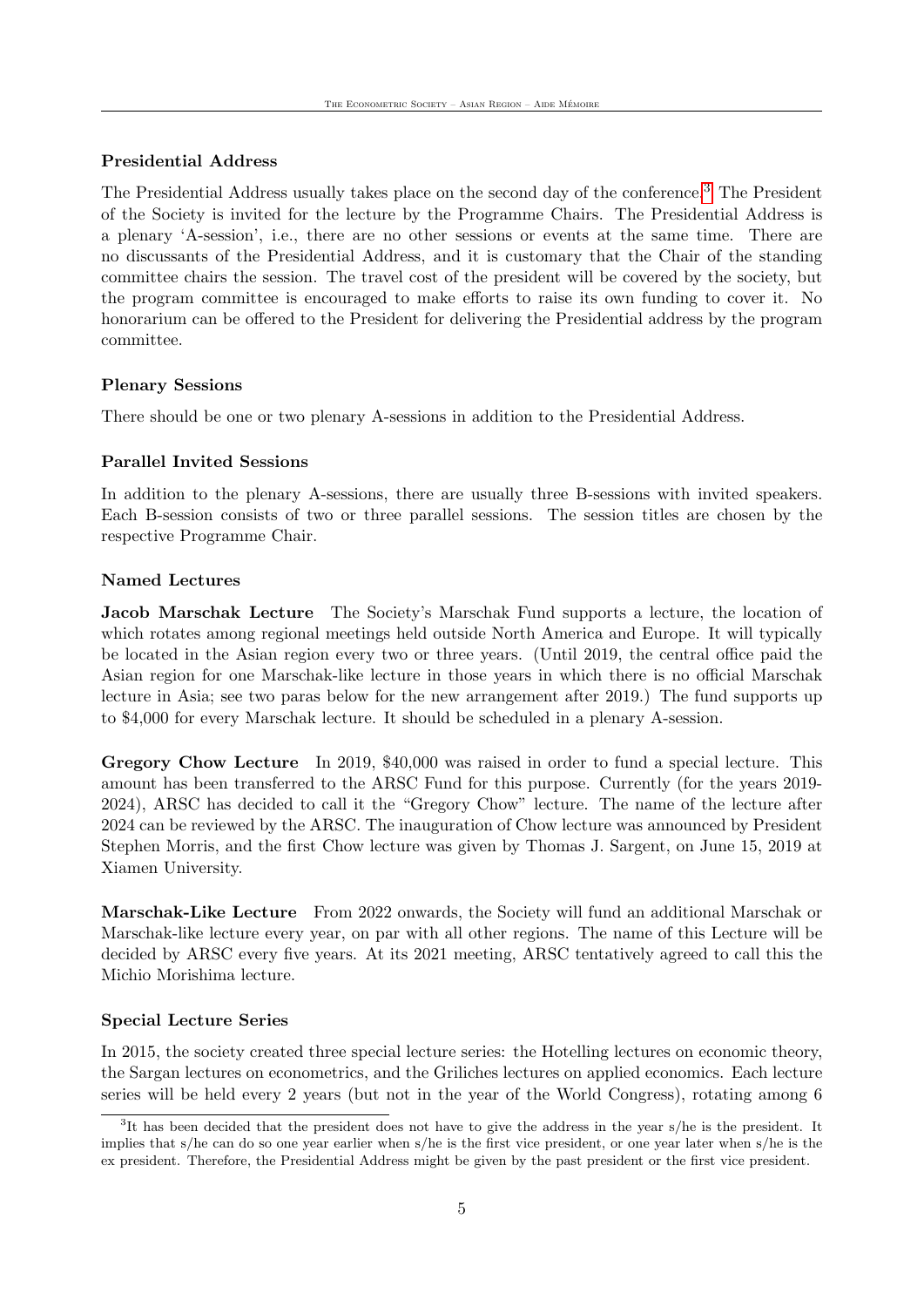regions of the society. So AMES will host one of the three lectures in every 2 years excluding the year of the World Congress. AMES2016 in Kyoto hosted the Griliches lectures, AMES2018 in Seoul hosted the Hotelling lectures, and AMES 2021 in Curtin University, Malaysia hosted the Sargan lectures.

The lectures will be given by eminent scholars and scheduled for one or two days prior to the respective regional meeting. (It may also be delivered after the regional meeting.)

There should be three two-hour lectures in two days, and these lectures should be given on days different from the days of invited/contributed sessions.<sup>[4](#page-8-1)</sup> The lectures should be open to only those who registered at the regional meeting. (Thus this in effect makes the meeting a five days event.) The lectures should be funded by the respective regional meeting: the society does not have sufficient fund to cover the travel cost of lectures and so the cost of lectures is expected to be covered with the fee revenue of the conference.

The allocation of lectures and the lecturers are determined by the lecture committee of the society. The lecture committee's guideline reads:

The lectures will present an overview of a topic in which the lecturers have done significant research. They will typically be above PhD level, but not necessarily frontier research. The lectures will take place over two days, preferably immediately before the beginning of the corresponding regional meeting. Although some flexibility would be desirable, the guideline asks to have 3 lectures of 2 hours each as reference. The lectures are to be subsequently published by the Society subject to the Monograph Editors' approval. However, those invited to deliver the lectures will have the option of choosing not to submit their lectures for publication.

#### <span id="page-8-0"></span>2.3 Contributed Sessions

2.3.1 The Programme Chairs handle all matters related to the submissions of papers contributed for presentation at AMES. The sole criterion for acceptance of a paper shall be its scientific merit. The Programme Chairs appoint as many members to the Programme Committee as considered appropriate.

2.3.2 The number of parallel sessions in the Contributed Sessions should remain within the range of 6-20. Each session should contain 3-4 presentations.

2.3.3 Each author may submit only one paper to AMES. The corresponding author of any paper submitted to AMES must be a member of the Econometric Society at the time that the paper is submitted. The membership requirement must be prominently displayed in the Call for Papers. The Programme Chairs are assisted by the Society's [Executive Director](https://www.econometricsociety.org/contact) in checking the membership status of submissions.

2.3.4 The processing of papers contributed to AMES is handled electronically through Conference Maker. The Programme Chairs are assisted by the Society's [Executive Director](https://www.econometricsociety.org/contact) to set up Conference Maker. In the event that local organizers prefer some alternative software, they will need to verify ES Membership status of everyone submitting papers for the conference. See further details in Section [2.5.2.](#page-10-0)

<span id="page-8-1"></span><sup>&</sup>lt;sup>4</sup>However, the preferences as well as the technical constraints of the local organizers should be respected. So the society will approve a different format (e.g., lectures held on the same days as the contributed papers sessions). For instance, the lectures in AMES2018 were scheduled within the three day conference.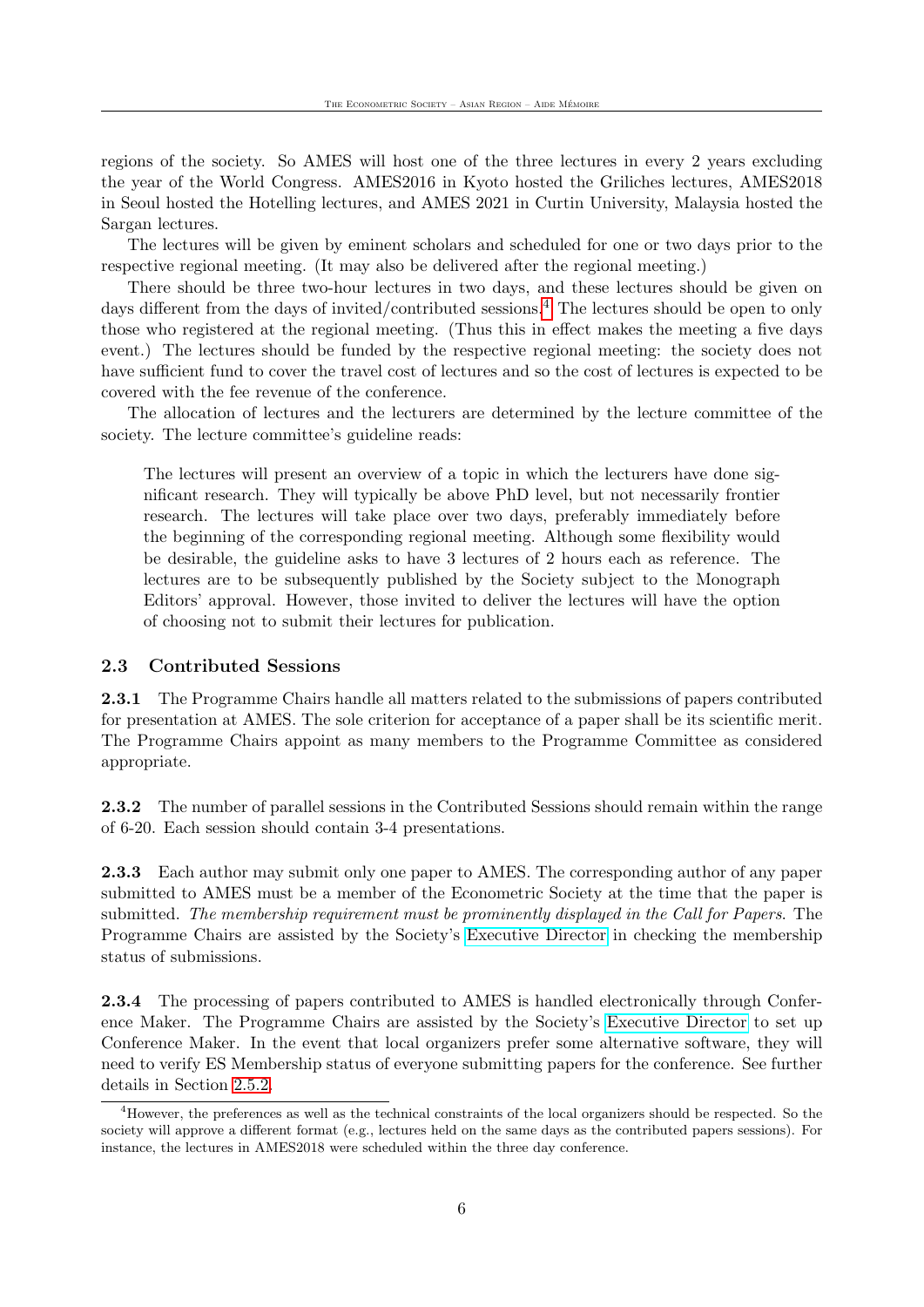2.3.5 Suggested timetable for submissions is as follows: (a) Complete submissions must be received by approximately 6 months before the meeting; (b) Decisions on submissions are made approximately 4 months before the meeting; (c) Accepted papers are only included in the final programme if presenting authors have registered by approximately 3 months before the meeting.

## <span id="page-9-0"></span>2.4 Other Events

#### Meeting of the Asian Regional Standing Committee

The Meeting of the Asian Regional Standing Committee is organized by the Chair with the assistance of the Secretary.

#### Lunch/Dinner for Programme Committee Members

Usually for a live meeting the Programme Chairs arrange a lunch or dinner for the members of the Programme Committee in coordination with the Local Arrangements Chair.

#### Social Events

In case of a live meeting, there should be an organized dinner for all the participants, usually on the second day. The cost of dinner should be included in the conference fee. Other social events, e.g., excursion to sightseeing spots, might be organized, but it should not be part of the conference budget and its cost should be completely born by the participants to the specific events.

### <span id="page-9-1"></span>2.5 Changes in Organization from 2022 Onwards

Changes in the organization of AMES and Operating Guidelines from 2022 onwards include creation of three sub-regions within Asia and integration of the China Meeting of the Econometric Society (CMES) which used to be organized separately from AMES since 2013. See Appendix [D](#page-21-0) for more information about the China Meetings.

### <span id="page-9-2"></span>2.5.1 Overall Organization and Coordination

Asia is divided into three sub-regions: (a) Central, South and West Asia; (b) China; (c) East and South-east Asia. A sub-region committee for each subregion will be set up with three-year terms by the ARSC. The chair of each sub-region committee will be invited to be a non-voting member of the ARSC, and attend ARSC meetings pertaining to the organization of AMES events in their region. Each sub-regional committee will actively solicit and assist with preparation of proposals from local organizers to hold meetings in their respective sub-regions.

The ARSC will receive proposals from each of the sub-regional committees at least one year in advance, and preferably two years earlier (under normal circumstances e.g., once the COVID-19 crisis has eased). The proposal should declare whether they are prepared to host the main meeting if selected by the ARSC.

Conference proposals should give attention to feasibility and desirability of virtual and especially hybrid conferences, which may combine live events with opportunities for online participation to promote scale and regional diversity of the meetings. For example, plenary events could be live and streamed to remote participants, while contributed sessions could combine live and online presentations.

In consultation with the chairs of the sub-regional committees, and after checking possible conflicts between meetings outside Asia and other events of the ES, the ARSC will decide the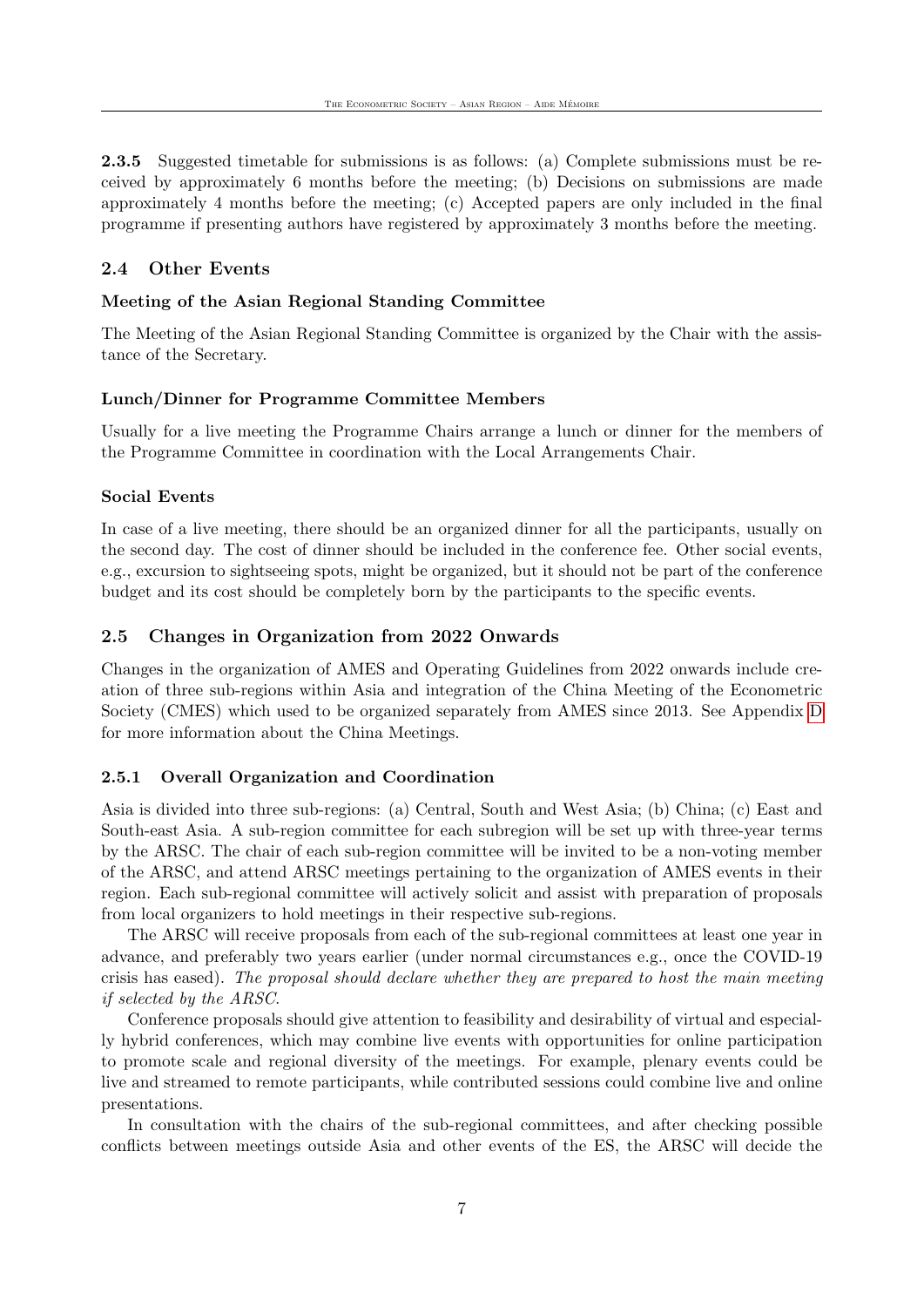following: dates and venues for the following year; which one will be the primary Asian meeting; and allocation of special lectures as well as financial support for students or young scholars to attend these meetings. As per the rules approved, the following considerations will apply in these ARSC decisions:

(a) Rotation of the primary Asian meeting across different sub-regions in successive years; conditional on submission of feasible proposals, the primary meeting will be held at least once every three years in each sub-region.

(b) Even if the primary meeting in any year is held outside region X, ARSC will approve an AMES in sub-region X named as 'the Asian Meeting of the Econometric Society in X' every year (except for the year of the Econometric Society World Congress), provided that an institution in that sub-region is willing to host it.

(c) Each sub-region is assured that if at least one AMES is held in it in any given year, it will be allocated at least one special Lecture. See Section [2.2](#page-6-2) for a description of various special Lectures.

#### <span id="page-10-0"></span>2.5.2 Operating Guidelines for a Specific Asian Meeting

The organization of each meeting should be consistent with standing rules of the Econometric Society in all respects. Specifically, meetings will be open to all members of the Econometric Society, and all participants must be ES members. All scientific sessions, plenary and special lectures will be in English. Only sessions on specific economic policy issues can feature presentations in a different language, with facilities for simultaneous translation into English.

The organization of each meeting should also make an effort to promote diversity and inclusion with respect to representation of women, younger scholars and under-represented countries  $&$  territories with few members and few past conferences hosted. This matters for setting of registration fees (e.g. discounts for students), appointment of program and local arrangements committees, selection of invited speakers, organization of sessions and mentoring events.

Within any region, the sub-regional committee will work with local organizers to set up a programme committee and a local arrangements committee.

The programme committee will be responsible for organizing Plenary and Parallel Invited Sessions and Contributed Sessions. In the case of a live meeting, the local arrangements committee will be responsible for arranging physical facilities, accommodation, meals and social events. The two committees can jointly decide on number and selection of other invited participants, and extent to which their travel or local expenses will be covered.

The local arrangements committee will prepare and manage the budget for the conference. This will include fundraising targets, registration fees, and various expenses. They will set and collect registration fees from participants, which will be used to cover the conference costs. They can also decide on whether they will partially pay for some members of the program committee or other distinguished researchers to participate in the meeting.

Decisions concerning all of the above aspects are delegated to the program and local arrangements committee, subject to the rules mentioned. Plans for these can be summarized in the proposal submitted to the ARSC for prior approval e.g., location and dates, members of the programme committee and local arrangements committee, anticipated scale (i.e, approximate number of participants), budgetary estimates for revenues and expenditures, and any specific plans for topics, events, or efforts to promote diversity and inclusiveness.

In the event of any surplus remaining after the conclusion of the conference, it will be shared with the ARSC and the EC, as per [Rule 6.2.](https://www.econometricsociety.org/society/organization-and-governance/rules-and-procedures#45) Also consistent with the rules, within six months after each meeting, the local organizing committee chair will provide a written report and final accounts to the ARSC and Executive Vice President.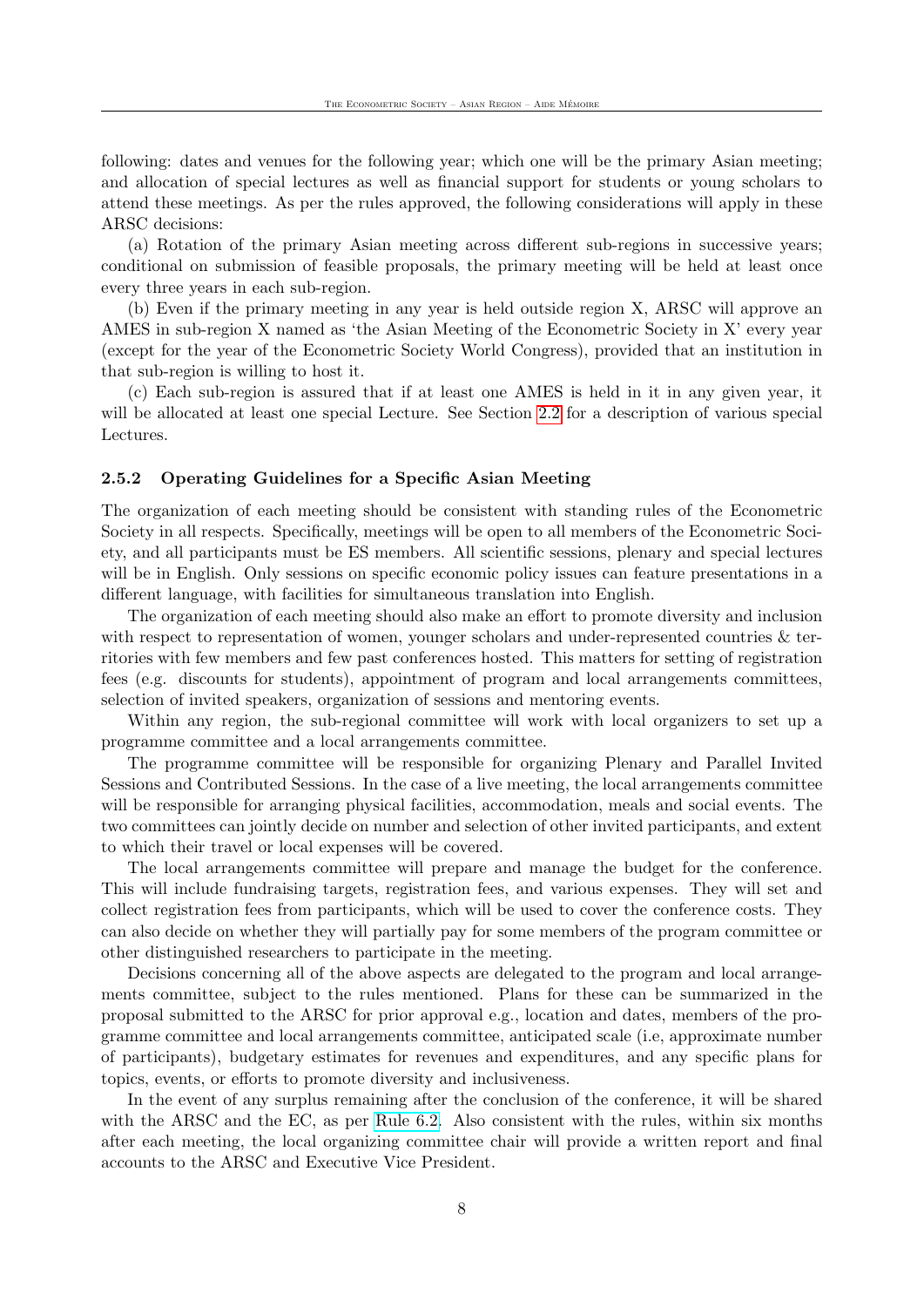Local organizers can use Conference Maker for registration, paper submissions, etc. ES will help by issuing Call for Proposals to organize AMES, Call for Papers and access to Conference Maker. In the event that local organizers prefer some alternative software, they will need to verify ES Membership status of everyone submitting papers for the conference. Here are specific instructions provided to verify membership: please click on the following [link,](https://www.econometricsociety.org/member-verification) and then cut and paste all names and/or email addresses of registered participants on to the displayed page. You must enter member email addresses, or first and last names separated by a comma (e.g. Lyn,Hogan), one per line. The function will allow regions to search by groups or by individual by first and last name or email address. Membership status will appear as either active if current, blank if not current, or "not found". If there are multiple matches, all will be listed. To maintain the security of our web site and membership, this link is not available on our web site but provided separately to conference organizers, so please save it for future use.

For assistance with issuing Call for Papers, use of Conference Maker or the membership verification process, organizers can contact the Executive Director of the ES at generalmanager@econometricsociety.org.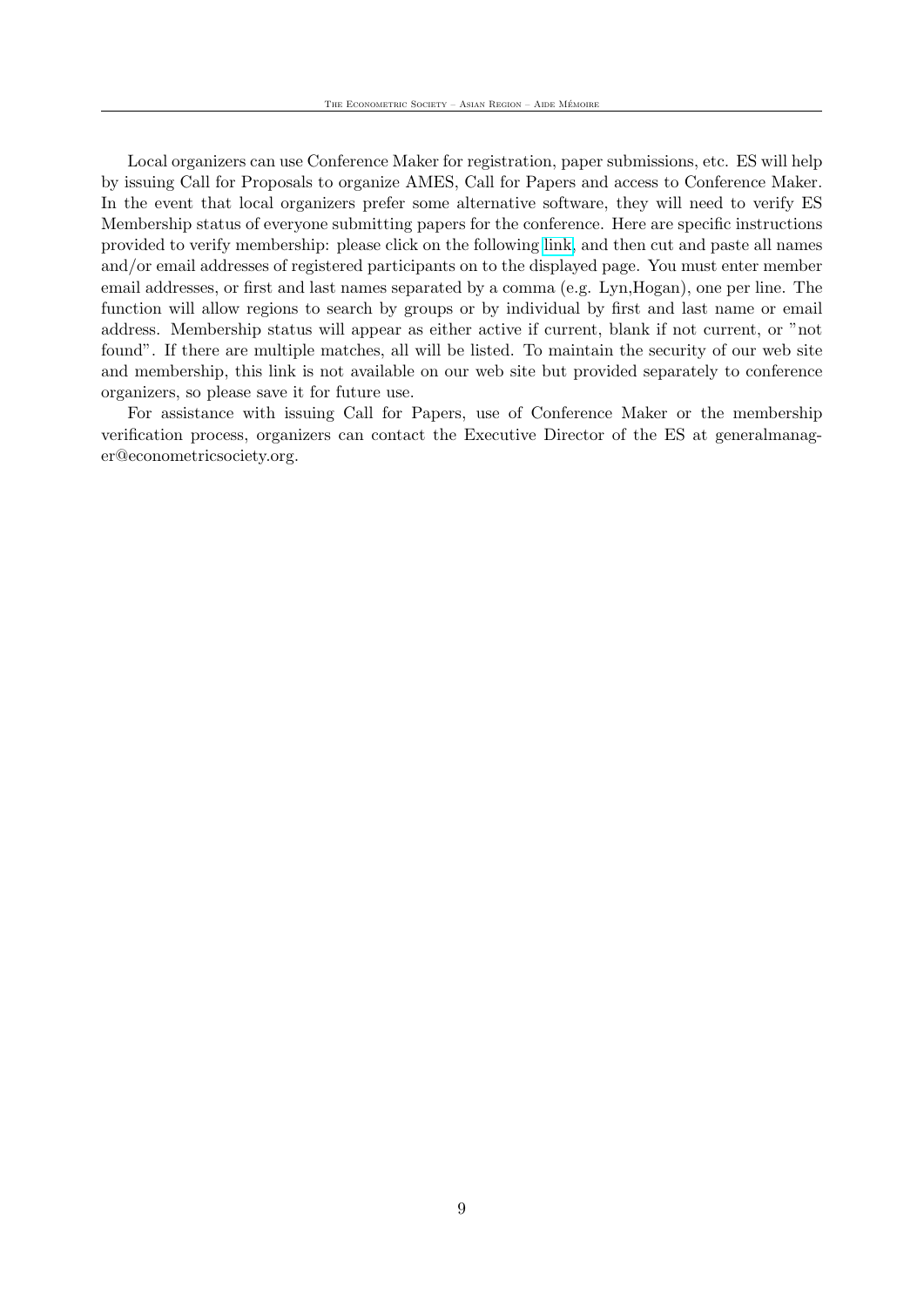## <span id="page-12-0"></span>3 ES Schools

Several regions of the Society are organizing workshops or schools, with a non-exclusive emphasis on graduate students and younger scholars.

#### <span id="page-12-1"></span>3.1 Background History

In-koo Cho submitted a proposal to ES Secretary Hyun Shin in 2012, and it was discussed at the meeting of the Executive Committee in Malaga during the European summer meeting in 2012. The minutes of that meeting read:

In 2012, Shin reported on a proposal by In-Koo Cho to organize a summer school in Seoul under the Econometric Society name. He added that Cho has secured funding, but had asked for administrative support and possible top-up financial support for travel grants for participants. Holmström asked for clarification on the relationship between the proposal and the activities of the Far East and South and South East Asian standing committees. Shin stated that the summer school initiative should be closely coordinated with the activities overseen by the regional standing committees. Acemoglu noted that the initiative should be self-funded from within the region. It was AGREED to give permission to the Seoul summer school subject to consultation with the regional standing committees, and on the understanding that no direct financial support would be provided from the center.

The first school was then organized by In Koo Cho and Ariel Rubinstein, and it was held in August 6-10, 2013, at Hanyang University campus in Seoul, Korea. See appendix [E](#page-23-0) for the locations and organizers of ES Schools held in Asia.

In order to encourage such activities while maintaining some guidance, the Executive Committee approved the following guidelines in January 2018:

- 1. To use the name of the Econometric Society, a school needs the approval of the Executive Committee. When granted, this approval will be for a period of not more than three years. It may be renewed following submission of a report on past summer schools and a fresh application.
- 2. The Executive Committee will appoint a committee to review all applications, consult with the Regional Standing Committee in the region where the school is to be held, and decide whether to recommend approval to the Executive Committee.
- 3. These schools or conferences should be accessible to members from all of our regions and should make an effort to encourage participation from all regions. For that reason, all instruction and presentations should be in English.
- 4. The proposal should specify the expected level of the student participants, and the mechanism for recruiting and selecting them.
- 5. The organizers of these events will be expected to coordinate with the relevant Regional Standing Committee to avoid schedule conflicts, and to send brief annual reports both to that Regional Standing Committee and to the Executive Committee.
- 6. The Executive Committee will not provide funding, but the regions may choose to use some of their resources to, e.g., subsidize travel costs for students and younger faculty.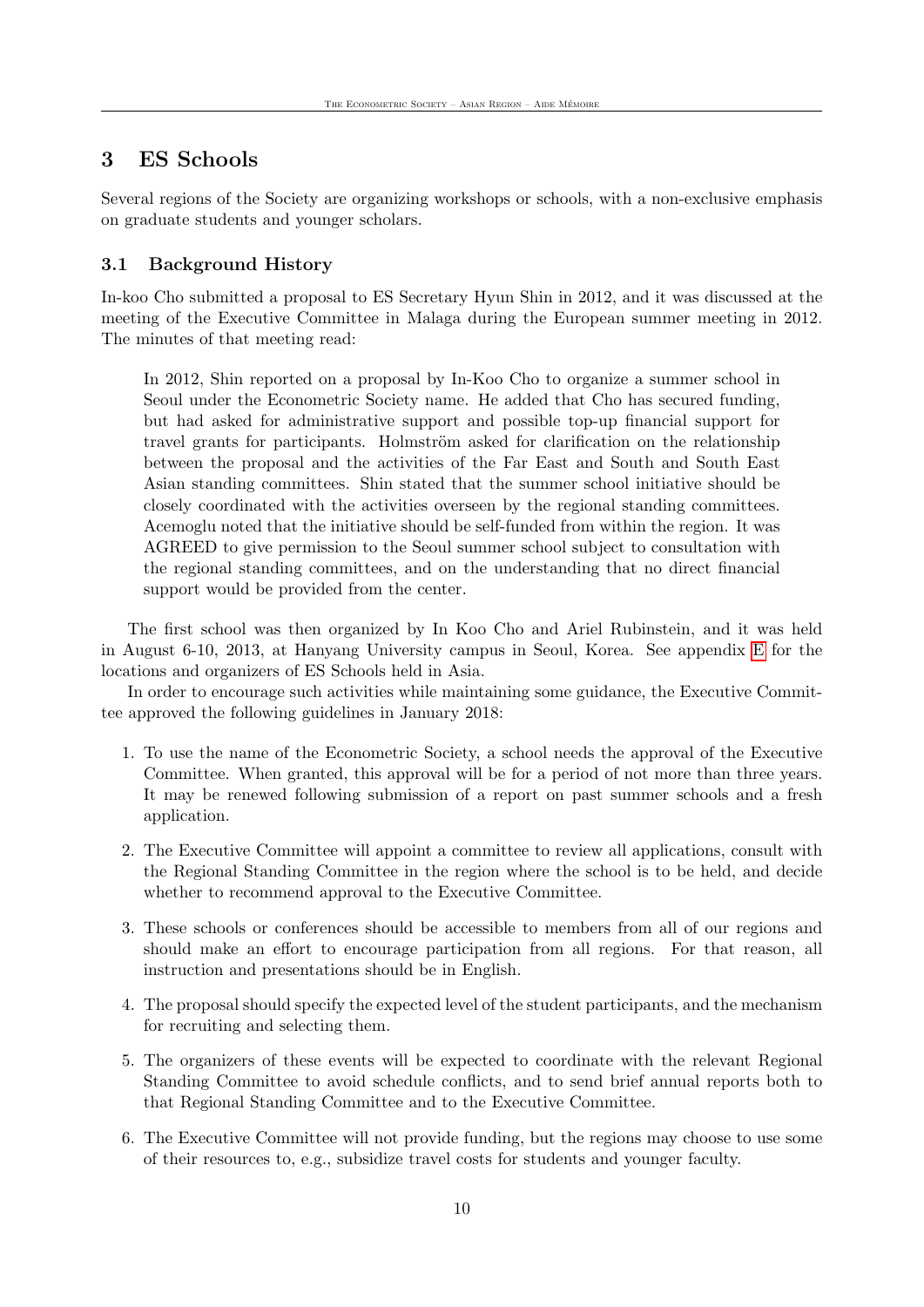#### <span id="page-13-0"></span>3.2 Organization from 2022 Onwards

A new standing committee for approval and guidelines for Summer/Winter Schools has been set up in 2020, with the following members Dilip Mookherjee (chair), Andy McLennan, Nour Meddahi and Whitney Newey. These are provided below.

#### Goals and Guidelines

The aim of the Summer/Winter Schools is to help build research capacity in areas where participants (students/junior faculty) have limited exposure to methods, outstanding teachers and researchers at the frontiers of various fields. Areas could be defined geographically or by subject.

The schools typically feature: (a) lectures providing an overview of recent developments at the research frontier, or providing training in skills needed to conduct high quality research, and (b) opportunity for participants to receive feedback and mentoring advice from lecturers, and to interact with one another. In some cases, they are held right before or after regional meetings of the Econometric Society, and include sessions with papers contributed by young scholars.

#### **Organization**

The schools are organized by local hosts, who are responsible for raising necessary funds, selecting dates, location, topics and lecturers, inviting lecturers, preparing an announcement which specify topics, application requirements and deadlines, participation cost/financial aid and criteria for selection; screening applications and selecting participants, and all other local arrangements. The role of the ES is limited to (i) approving proposals for new schools and evaluating applications for renewal after every four years of operation, (ii) advertising the school through the Society's web site and blast email system, (iii) guiding local organizers with set up of Conference Maker submission software for receiving participant applications and registering participants. ES membership is required for all participants. If local organizers use conference software other than Conference Maker, they are responsible for checking ES membership status of all participants through the Society's new membership verification process. To verify membership, please click on this [link,](https://www.econometricsociety.org/member-verification) and cut and paste all names and/or email addresses of registered participants onto the displayed page. The function will allow regions to search in groups or individually by first and last name, partial name, and/or email address. Membership status will appear as either active if current, blank if not current, or "not found". If there are multiple matches, all will be listed.

The Executive Committee of the ES does not provide any financial support for schools, but concerned regional standing committees can decide on allocation of their resources to subsidize travel costs for students and younger faculty.

Schools can be organized either on a one-time basis or for multiple years. Multi-year proposals are encouraged, allowing schools and local organizers to learn from experience, gain reputation and provide training to larger numbers of participants. The organizers may rotate locations in different years, but should take responsibility for coordination across different locations. The organizers can seek help and advice from the SSC and concerned RSCs. The Standing Committee will consult the relevant RSCs for their advice in connection with approval, organization and evaluation of each school. RSCs will be asked to approve dates of each school in order to avoid conflicts with other conferences, workshops or ES activities in the concerned region.

The Schools should be open to participants from all regions. The ES will be willing to collaborate with other sponsors who play an important role in funding or organization. The language of instruction and all presentations will be in English. Analogous to rules applying to regional meetings of the Econometric Society, within six months of meeting completion, the associated regional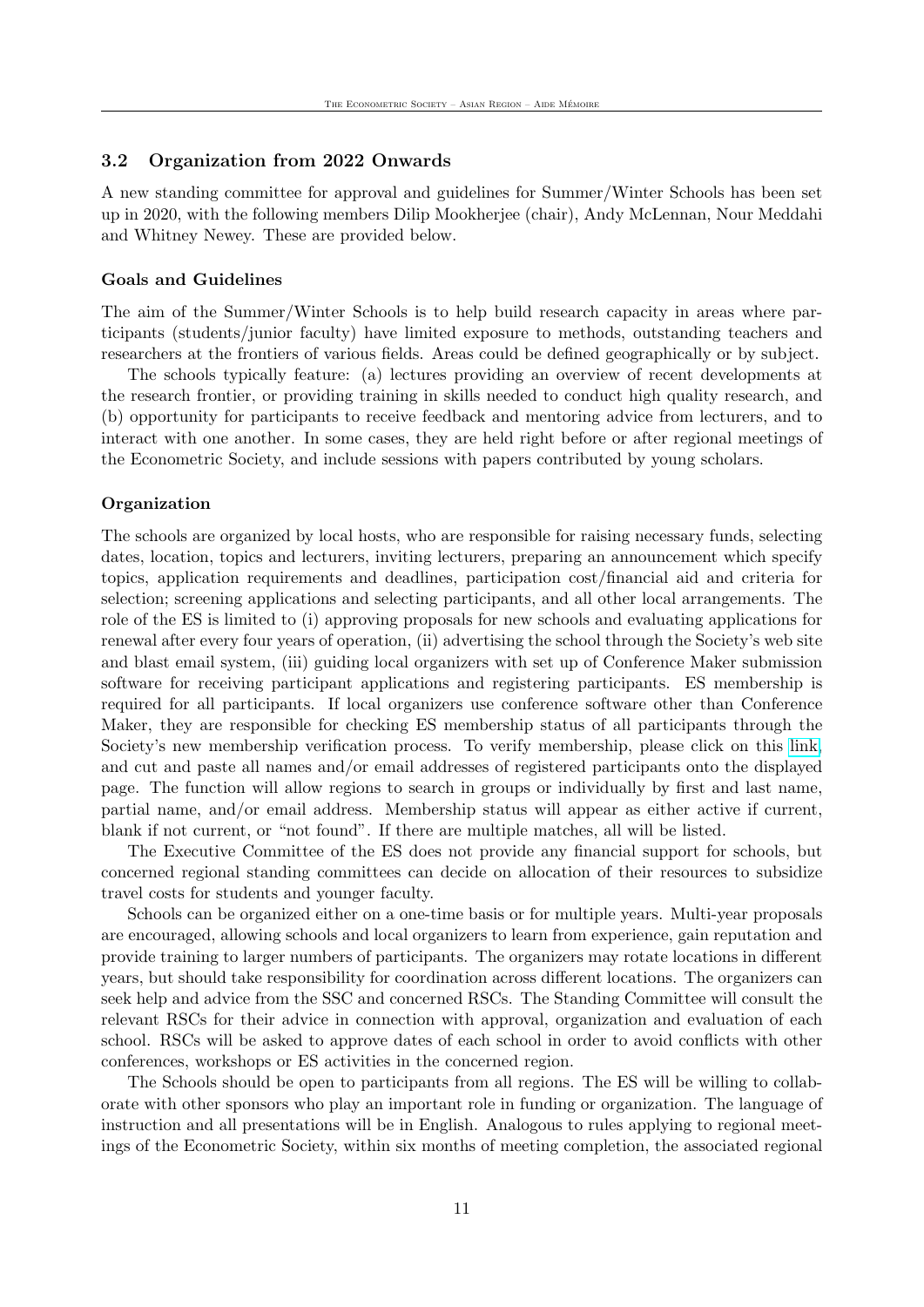standing committee and the school organizers shall submit a financial report to the Society's EVP along with 10% of any positive surplus in the School budget. At the same time, if the school has utilized the Society's contract with Conference Maker to handle registration and fee collection, a 4.5% credit card processing fee will be applied to cover the Society's credit card transaction costs and a fee of \$500 will be deducted from the registration fees to be paid to Conference Maker for handling registration.

#### Initiation/Approval of New Schools

Proposals to set up new schools should be prepared by local organizers and submitted to the SSC for approval. Assistance and advice for preparing proposals to potential organizers can be provided by the SSC and RSC chairs. RSCs can help coordinate proposals submitted from their respective regions. In under-represented areas the SSC will work with RSCs to search for potential hosts and encourage them to initiate required schools (see further detail below).

Proposals should be submitted to the SSC at least twelve months in advance of the proposed date of the first school. The SSC will handle proposals on a rolling basis. Following consultations with the chair of the RSCs, it will make approval decisions within one month.

The SSC will coordinate coverage, names and dates of different schools. Names should include the Econometric Society, such as 'Econometric Society Summer School on in', or '(Region X) Summer School in , sponsored by the Econometric Society and (joint sponsors)—'. The region or topic concerned should also feature in the school name. The SSC will strive to avoid conflict of dates with other conferences or schools, or excessive overlap of topics with other schools in neighboring locations.

Proposals should explain how the school would address the skill shortage or otherwise further the goals of the Econometric Society and the plan for its organization, including proposed location, dates and topics, and plans for (a) budgeted expenditures and fund-raising including sponsorships and registration fees, (b) lecturers to be invited, (c) approximate number of participants, procedures for recruitment and screening, participant fees and financial aid, (d) division of school hours into lectures and workshops, (e) opportunities for participants to receive individualized feedback on their research or mentoring advice from instructors, and (f) participant feedback on courses, instructors and school organization.

Proposals will be evaluated on the basis of assessed feasibility and extent to which the primary goal of research capacity building is likely to be furthered. The SSC is not wedded to any 'one size fits all' approach and is willing to entertain variations from the detailed guidelines listed here depending on local need and circumstances on a case-by-case basis.

#### Reporting Requirements and Renewals

Organizers should send the SSC a report on functioning of the school after three years of operation following the previous approval granted. The report should include details for the past three years concerning: (a) lecture topics, instructors, teaching materials (eg links to curriculum, reading lists, presentation slides), (b) number of participants, criteria for selection, geographic range of applications and participants, costs charged/financial aid provided for participants, (c) student presentations/instructor feedback opportunities, student evaluations if available.

Existing schools seeking renewal beyond 2020 (with the exception of those already approved for 2021) should submit a report and renewal application in 2020 at least twelve months prior to holding the next school. The renewal application should explain any changes envisaged for organization, scale or funding compared to past functioning. They will receive a decision within one month from the SSC after consultation with relevant RSCs. Going forward, approval will be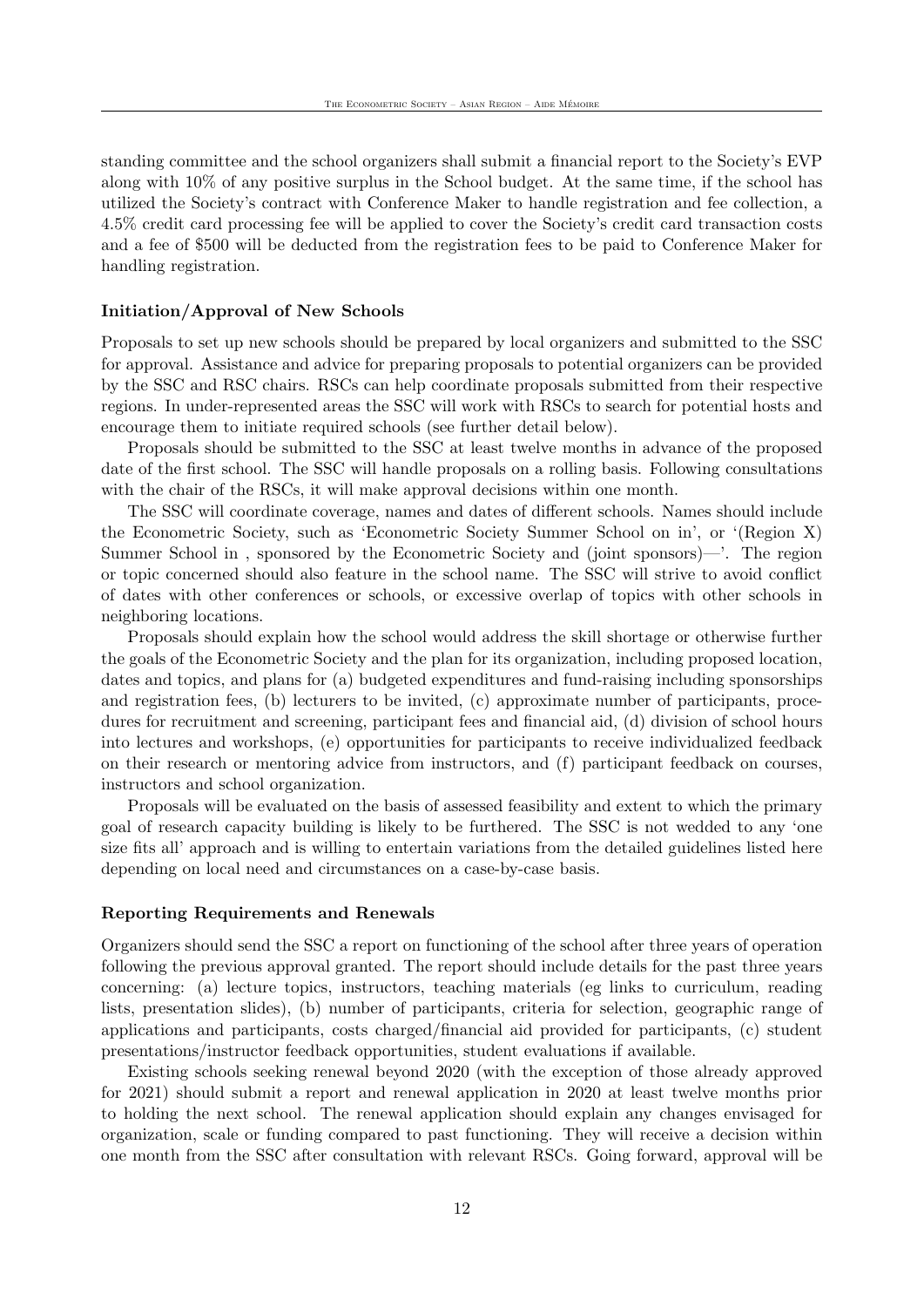granted for four years at a time, with reports and renewal applications due at the end of three years.

#### Initiatives for New Schools in Under-represented Areas

The SSC will work with RSCs of under-represented areas such as Africa to promote new schools. Primary responsibility for developing such a strategy is delegated to the concerned RSCs. The SSC will receive input from the RSCs regarding possible assistance that could be provided by the Econometric Society towards this end, and based on these make suitable recommendations to the Executive Committee. Strategies may include holding online schools, workshops or conferences; special funding for financial aid or school subsidies; helping organize events in the region concerned which attract distinguished speakers.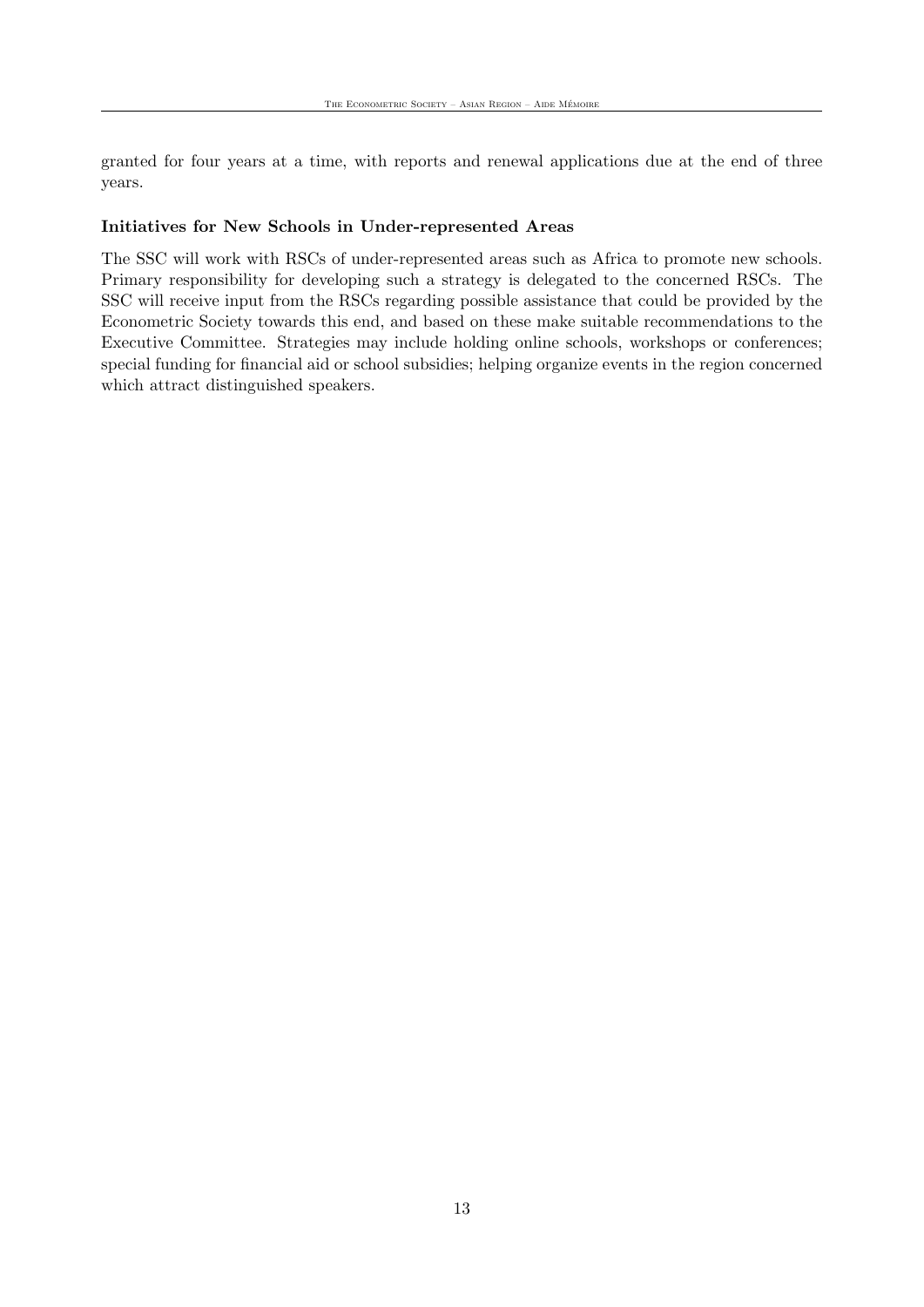## <span id="page-16-0"></span>Appendices

## <span id="page-16-1"></span>A Composition of Asian Regional Standing Committee

## <span id="page-16-2"></span>A.1 Current Members

| <b>Voting Members</b>     |                                                      |                            |           |
|---------------------------|------------------------------------------------------|----------------------------|-----------|
| Chen, Been-Lon            | Academia Sinica                                      | Elected                    | 2019-2022 |
| Chen, Songnian            | Hong Kong University of Science and Technology       | Elected                    | 2020-2023 |
| Chen, Xiaohong            | Yale University                                      | Council                    | 2020-2023 |
| Chen, Yi-Chun             | National University of Singapore                     | Elected                    | 2021-2024 |
| Fang, Hanming             | ShanghaiTech University & University of Pennsylvania | Elected                    | 2021-2024 |
| Ichimura, Hidehiko        | University of Arizona & University of Tokyo          | Council                    | 2020-2023 |
| Kandori, Michihiro        | University of Tokyo                                  | Council                    | 2020-2023 |
| Kitamura, Yuichi          | Yale University                                      | Elected                    | 2020-2023 |
| Kiyotaki, Nobuhiro        | Princeton University                                 | Council                    | 2020-2023 |
| Mookherjee, Dilip         | Boston University                                    | At-large/Council $&$ Chair | 2019-2022 |
| Pan, Jessica              | National University of Singapore                     | Elected                    | 2019-2022 |
| Shimotsu, Katsumi         | University of Tokyo                                  | Elected                    | 2020-2023 |
| Whang, Yoon-Jae           | Seoul National University                            | Elected                    | 2021-2024 |
| <b>Non-Voting Members</b> |                                                      |                            |           |

| Ai, Chunrong     | Chinese University of Hong Kong, Shenzhen | Local Chair of AMES 2022 in China        | 2021-2023 |
|------------------|-------------------------------------------|------------------------------------------|-----------|
| Sen, Arunava     | Indian Statistical Institute              | Chair of C/S/W Asia Sub-Region Committee | 2020-2023 |
| Xiong, Wei       | Chinese University of Hong Kong, Shenzhen | Program Chair of AMES 2022 in China      | 2021-2023 |
| Zhang, Changyong | Curtin University Malaysia                | Secretary                                | 2021-2024 |
|                  |                                           |                                          |           |

## <span id="page-16-3"></span>A.2 Past Members

| <b>Voting Members</b>     |                                                                   |                              |           |
|---------------------------|-------------------------------------------------------------------|------------------------------|-----------|
| Che, Yeon-Koo             | Columbia University                                               | Elected                      | 2016-2019 |
| Chen, Xiaohong            | Yale University                                                   | Elected                      | 2018-2021 |
| Chen, Yi-Chun             | National University of Singapore                                  | Elected                      | 2015-2018 |
| Duan, Jin-Chuan           | National University of Singapore                                  | Elected                      | 2017-2020 |
| Hayashi, Fumio            | National Graduate Institute for Policy Studies                    | Council                      | 2016-2019 |
| Kajii, Atsushi            | Kyoto University                                                  | Council & Chair              | 2016-2019 |
| Kandori, Michihiro        | University of Tokyo                                               | Elected                      | 2015-2018 |
| Kim, Jinwoo               | Seoul National University                                         | Elected                      | 2017-2020 |
| Kiyotaki, Nobuhiro        | Princeton University                                              | Elected                      | 2016-2019 |
| Matsushi, Hitoshi         | University of Tokyo                                               | Council                      | 2016-2019 |
| Mookherjee, Dilip         | <b>Boston University</b>                                          | Elected                      | 2016-2019 |
| Suen, Wing Chuen          | University of Hong Kong                                           | Elected                      | 2017-2020 |
| <b>Non-Voting Members</b> |                                                                   |                              |           |
| Choi, In                  | Sogang University                                                 | Program Chair of AMES 2018   | 2017-2019 |
| Chen, Shiyi               | Fudan University                                                  | Program Chair of CMES 2018   | 2017-2019 |
| Fang, Hanming             | ShanghaiTech University & University of Pennsylvania              | Local Chair of CMES 2021     | 2020-2022 |
| Feng, Shuaizhang          | Jinan University                                                  | Program Chair of CMES 2019   | 2018-2020 |
| Gan, Li                   | Texas A&M University                                              | China Meeting Representative | 2017-2019 |
| Hong, Yongmiao            | Cornell University                                                | Program Chair of AMES 2019   | 2018-2020 |
|                           |                                                                   | Program Chair of AMES 2021   | 2020-2022 |
| Kajii, Atsushi            | Kwansei Gakuin University                                         | Secretary                    | 2020-2021 |
| Sen, Arunava              | Indian Statistical Institute                                      | Secretary                    | 2017-2019 |
| Xie, Danyang              | Hong Kong University of Science and Technology & Wuhan University | Program Chair of CMES 2017   | 2016-2018 |
| Zhang, Changyong          | Curtin University Malaysia                                        | Local Chair of AMES 2021     | 2020-2022 |
| Zhang, Junsen             | Chinese University of Hong Kong                                   | Program Chair of AMES 2017   | 2016-2018 |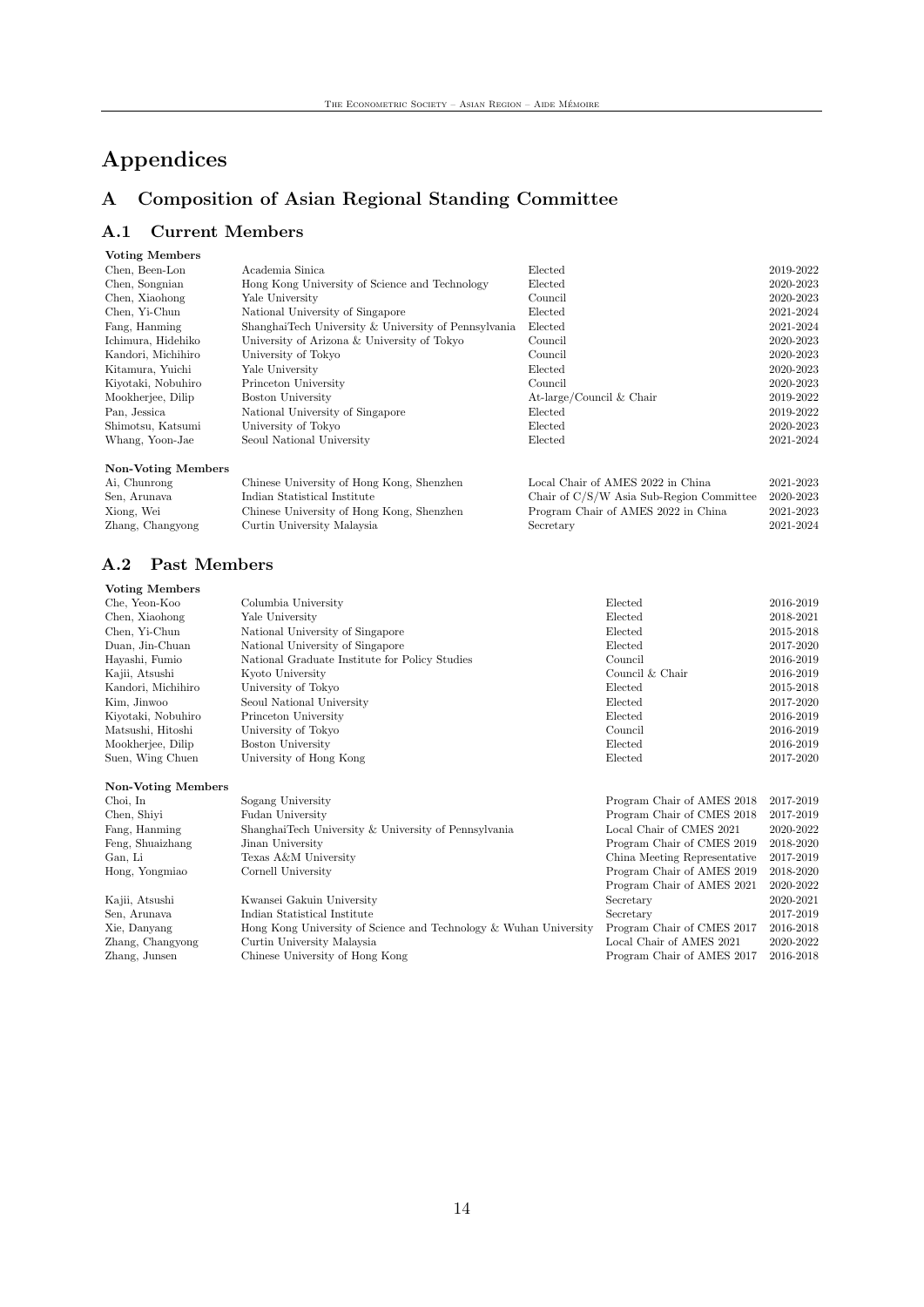## <span id="page-17-0"></span>B Asian Sub-Regions

#### <span id="page-17-1"></span>B.1 List of Countries and Territories

## Central, South and West Asia

Afghanistan, Azerbaijan, Bahrain, Bangladesh, Bhutan, India, Iran, Iraq, Jordan, Kazakhstan, Kuwait, Kyrgyzstan, Maldives, Mongolia, Myanmar, Nepal, Oman, Pakistan, Qatar, Saudi Arabia, Sri Lanka, Tajikistan, Turkmenistan, United Arab Emirates, Uzbekistan, Yemen

#### China

China, Hong Kong SAR-China, Macao-SAR China, Taiwan

#### East and South-East Asia

Brunei Darussalam, Cambodia, Indonesia, Japan, Laos, Malaysia, North Korea, Philippines, Singapore, South Korea, Thailand, Timor Leste, Vietnam

#### <span id="page-17-2"></span>B.2 Sub-Region Committees

| Central, South and West Asia |                                                      |       |           |
|------------------------------|------------------------------------------------------|-------|-----------|
| Bochet, Olivier              | New York University Abu Dhabi                        |       | 2020-2023 |
| Khalil, Fahad                | University of Washington                             |       | 2020-2023 |
| Sen, Arunava                 | Indian Statistical Institute                         | Chair | 2020-2023 |
| China                        |                                                      |       |           |
| Ai, Chunrong                 | Chinese University of Hong Kong, Shenzhen            |       | 2020-2023 |
| Bai, Chong-En                | Tsinghua University                                  |       | 2020-2023 |
| Chen, Been-Lon               | Academia Sinica                                      |       | 2020-2023 |
| Chen, Songnian               | Hong Kong University of Science and Technology       |       | 2020-2023 |
| Fang, Hanming                | ShanghaiTech University & University of Pennsylvania | Chair | 2020-2023 |
| Xiong, Wei                   | Princeton University                                 |       | 2020-2023 |
| East and South-East Asia     |                                                      |       |           |
| Duan, Jin-Chuan              | National University of Singapore                     |       | 2020-2023 |
| Kim, Jinwoo                  | Seoul National University                            |       | 2020-2023 |
| Shimotsu, Katsumi            | University of Tokyo                                  | Chair | 2020-2023 |
| Zhang, Changyong             | Curtin University Malaysia                           |       | 2020-2023 |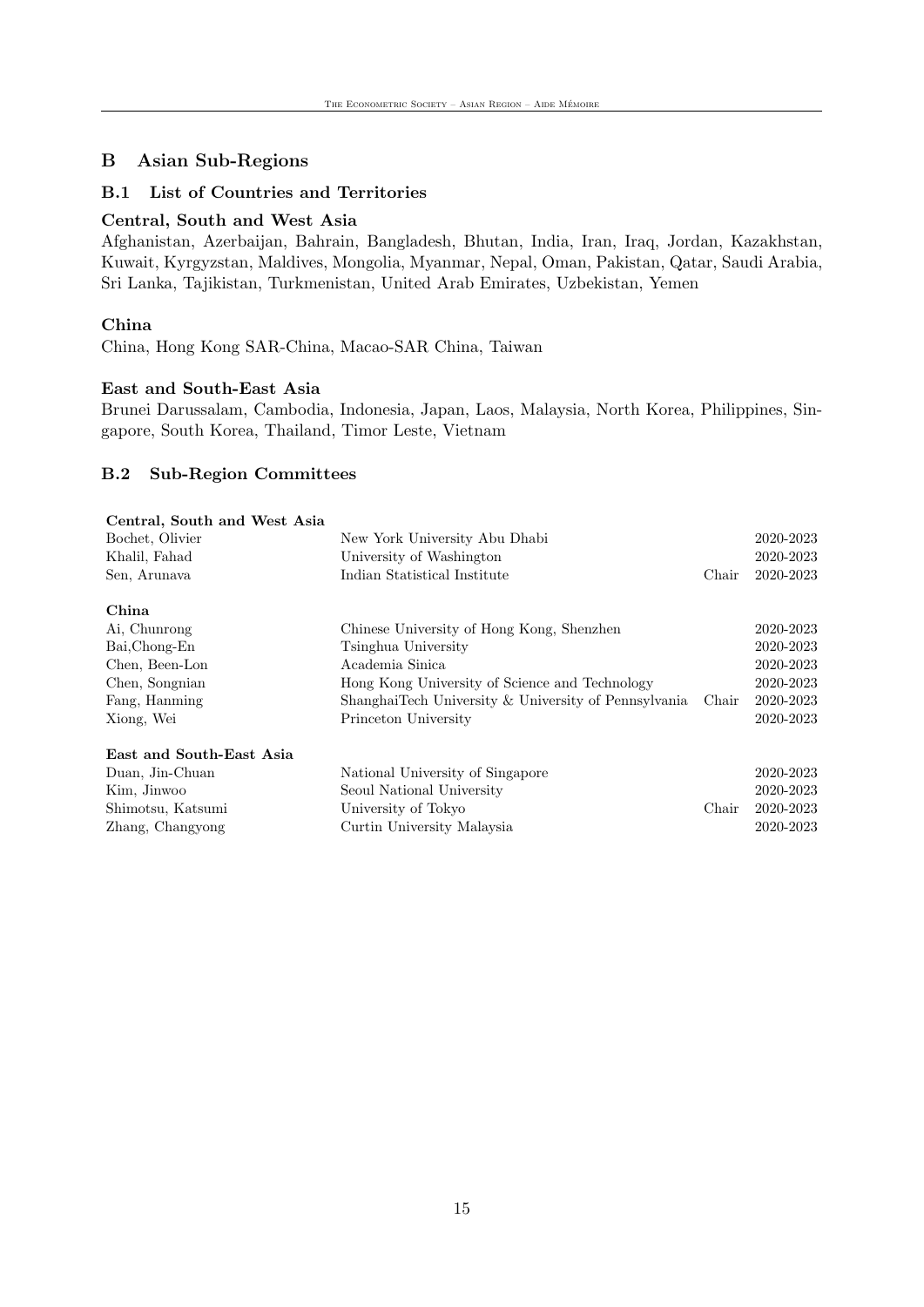## <span id="page-18-0"></span>C Past Asian Meetings of Econometric Society

## <span id="page-18-1"></span>C.1 Detail of Asian Meetings

| Year<br>$2008^1$<br>$2009^2$ | Host<br>Singapore Management University<br>University of Tokyo | Dates<br>$16 - 18/07$<br>$03 - 05/08$ | $#$ Submissions        | $#$ Registrations | Program $Chair(s)$<br>Mariano, Roberto S.<br>Ichimura, Hidehiko<br>Matsushima, Hitoshi | Organizing $Chair(s)$<br>Yang, Zhenlin<br>Ichimura, Hidehiko<br>Matsushima, Hitoshi |
|------------------------------|----------------------------------------------------------------|---------------------------------------|------------------------|-------------------|----------------------------------------------------------------------------------------|-------------------------------------------------------------------------------------|
| 2010                         |                                                                |                                       | World Congress         |                   |                                                                                        |                                                                                     |
| 2011                         | Korea University                                               | $11 - 13/08$                          |                        |                   | Cho, In-Koo<br>Hahn, Jinyong                                                           |                                                                                     |
| 2012                         | University of Delhi                                            | $20 - 22/12$                          |                        |                   | Krishna, Vijav                                                                         | Dua, Pami                                                                           |
| 2013                         | National University of Singapore                               | $02 - 04/08$                          |                        |                   | Hong, Han<br>Sun, Yeneng                                                               |                                                                                     |
| 2014                         | Academia Sinica                                                | $20 - 22/06$                          |                        |                   | Kan, Kamhon<br>Lee, Lung-Fei<br>Peng, Shin-Kun<br>Wang, Ping                           | Kan, Kamhon<br>Peng, Shin-Kun                                                       |
| 2015                         |                                                                |                                       | World Congress         |                   |                                                                                        |                                                                                     |
| 2016                         | Doshisha University                                            | $11 - 13/08$                          | 792                    | 850               | Kajii, Atsushi<br>Nishiyama, Yoshihiko                                                 | Yagi, Tadashi                                                                       |
| 2017                         | Chinese University of Hong Kong                                | $03 - 05/06$                          | 1285                   | 987               | Pissarides, Christopher<br>Rosenzweig, Mark<br>Song, Zheng Michael<br>Zhang, Junsen    | Kwong, Kai-Sun Sunny                                                                |
| 2018                         | Sogang University                                              | $21 - 23/06$                          | 661                    | 430               | Cho, Jang-Ok<br>Choi, In<br>Kim, Chongmin                                              |                                                                                     |
| 2019<br>2020                 | Xiamen University                                              | $14 - 16/06$                          | 1089<br>World Congress | 731               | Hong, Yongmiao                                                                         | Fan, Qingliang                                                                      |
| $2021^3$                     | Curtin University Malaysia                                     | $25 - 27/06$                          | 602                    | 555               | Fang, Hanming (Co-Chair)<br>Hong, Yongmiao                                             | Goi, Chai Lee (Co-Chair)<br>Zhang, Changyong                                        |
| 2022                         | Chinese University of Hong Kong, Shenzhen                      | $22 - 24/06$                          |                        |                   | Xiong, Wei                                                                             | Ai, Chunrong                                                                        |
| 2022                         | Keio University & University of Tokyo                          | $08 - 10/08$                          |                        |                   | Fujiwara-Greve, Takako<br>Oyama, Daisuke                                               | Hokari, Toru<br>Shimotsu, Katsumi                                                   |

 $1$  The meeting was held before the Far Eastern region and the South Asian region were merged. It was therefore called "Far East and South Asia Meeting". <sup>2</sup> The meeting was held before the Far Eastern region and the South Asian region were merged. It was therefore called "Far East and South Asia Meeting". <sup>3</sup> The meeting was held online due to COVID-19 outbreak.

#### <span id="page-18-2"></span>C.2 Invited Speakers for Asian Meetings

#### AMES 2016

|                          | Andrews, Donald   | Yale University                               |                      |
|--------------------------|-------------------|-----------------------------------------------|----------------------|
| Plenary Session Speakers | Dekel, Eddie      | Northwestern University & Tel Aviv University | Presidential Address |
|                          | Pakes, Ariel      | Harvard University                            | Griliches Lectures   |
|                          | Rubinstein, Ariel | Tel-Aviv University                           |                      |
|                          | Cho, In-Koo       | University of Illinois Urbana-Champaign       |                      |
|                          | Gangadharan, Lata | Monash University                             |                      |
|                          | Ham, John         | National University of Singapore              |                      |
| Invited Speakers         | Lee, Robin        | Harvard University                            |                      |
|                          | Ok, Efe A.        | New York University                           |                      |
|                          | Santos, Andrés    | University of California San Diego            |                      |
|                          | Weibull, Jörgen   | Stockholm School of Economics                 |                      |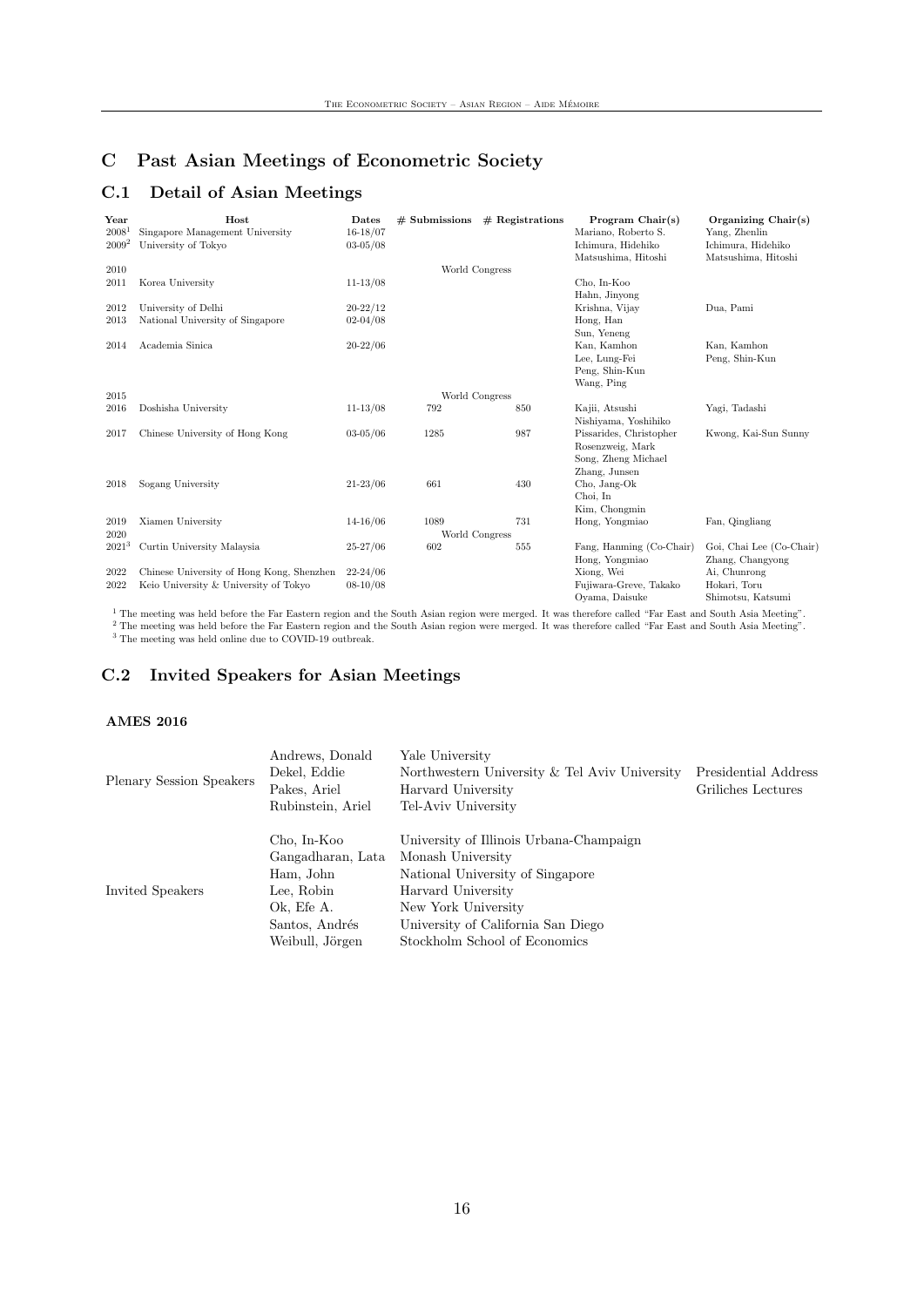## AMES 2017

| <b>Plenary Session Speakers</b> | Heckman, James <sup>1</sup><br>Persson, Torsten<br>Rosenzweig, Mark | University of Chicago<br>Stockholm University<br>Yale University | Jacob Marschak Lecture |
|---------------------------------|---------------------------------------------------------------------|------------------------------------------------------------------|------------------------|
|                                 | Chetty, Raj                                                         | Stanford University                                              |                        |
|                                 | Durlauf, Steven                                                     | University of Wisconsin-Madison                                  |                        |
|                                 | Ely, Jeffrey                                                        | Northwestern University                                          |                        |
|                                 | Greenstone, Michael                                                 | University of Chicago                                            |                        |
|                                 | Hsieh, Chang-Tai                                                    | University of Chicago                                            |                        |
| Invited Speakers                | Kortum, Samuel                                                      | Yale University                                                  |                        |
|                                 | Lee, Lung-Fei                                                       | The Ohio State University                                        |                        |
|                                 | Tsyvinski, Aleh                                                     | Yale University                                                  |                        |
|                                 | Violante, Gianluca                                                  | New York University                                              |                        |
|                                 | Zhang, Junsen                                                       | The Chinese University of Hong Kong                              |                        |
|                                 | Zilibotti, Fabrizio                                                 | University of Zurich                                             |                        |
|                                 |                                                                     |                                                                  |                        |

 $^{\rm 1}$  Done with Skype video for not being able to come to Hong Kong due to an urgent personal issue

#### AMES 2018

|                                 | Aguiar, Mark                            | Princeton University                 |                          |
|---------------------------------|-----------------------------------------|--------------------------------------|--------------------------|
|                                 | Besley, Tim                             | London School of Economics           | Presidential Address     |
| <b>Plenary Session Speakers</b> | Che, Yeon-Koo                           | Columbia University                  |                          |
|                                 | Hahn, Jinyong                           | University of California Los Angeles |                          |
|                                 | Sannikov, Yuliy                         | Stanford University                  | <b>Hotelling Lecture</b> |
|                                 | Ambler, Steve                           | University of Quebec                 |                          |
|                                 | Braun, R. Anton                         | Federal Reserve Bank of Atlanta      |                          |
|                                 | Bonhomme, Stephen                       | University of Chicago                |                          |
|                                 | Greenwood, Jeremy                       | University of Pennsylvania           |                          |
|                                 | $H\ddot{o}$ rner, Johannes <sup>1</sup> | Yale University                      |                          |
|                                 | Kojima, Fuhito                          | Stanford University                  |                          |
| Invited Speakers                | Kortum, Samuel                          | Yale University                      |                          |
|                                 | Li, Hao                                 | University of British Columbia       |                          |
|                                 | Lizzeri, Alessandro                     | New York University                  |                          |
|                                 | Maasoumi, Esfandiar                     | Emory University                     |                          |
|                                 | Moll, Benjamin                          | Princeton University                 |                          |
|                                 | Rossi, Barbara                          | Universitat Pompeu Fabra             |                          |
|                                 | Zhang, Jing                             | Federal Reserve bank of Chicago      |                          |
| $1 \sim 1$                      |                                         |                                      |                          |

<sup>1</sup> Could not come for some personal issue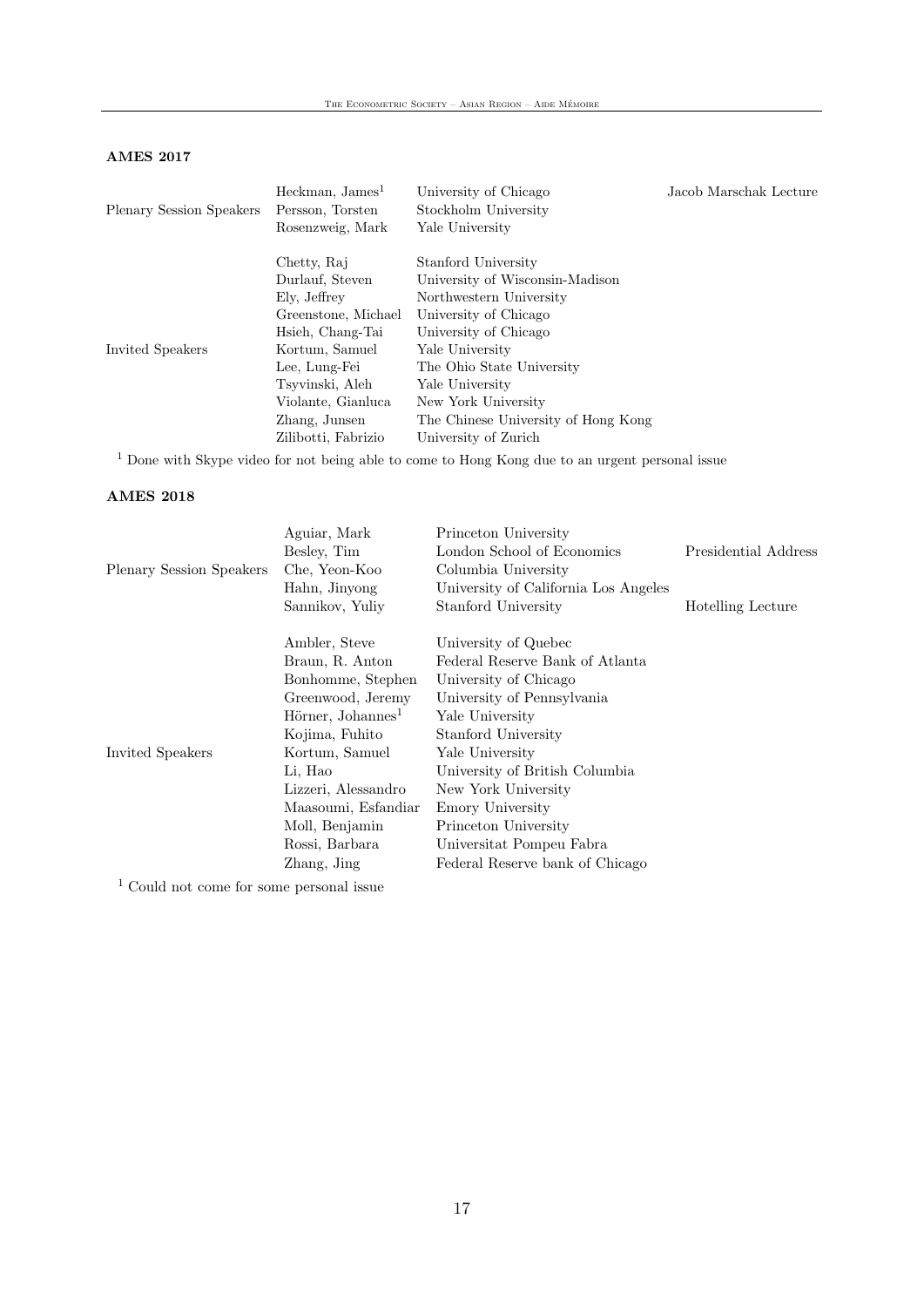#### AMES 2019

| Plenary Session Speakers                                                                                                                                                                                               | Chow, Gregory<br>Heckman, James J.<br>Morris, Stephen<br>Sargent, Thomas J.            |                                                                                                                                                                                                                                                                                                                   | Princeton University<br>University of Chicago<br>Princeton University<br>New York University                                                                                                      | Presidential Address<br>Chow Lecture |
|------------------------------------------------------------------------------------------------------------------------------------------------------------------------------------------------------------------------|----------------------------------------------------------------------------------------|-------------------------------------------------------------------------------------------------------------------------------------------------------------------------------------------------------------------------------------------------------------------------------------------------------------------|---------------------------------------------------------------------------------------------------------------------------------------------------------------------------------------------------|--------------------------------------|
| Ait-Sahalia, Yacine<br>Sir Blundell, Richard<br>Hsiao, Cheng<br>Jackson, Matthew O.<br>Kajii, Atsushi<br>Invited Speakers<br>Linton, Oliver<br>Newey, Whitney<br>Pathak, Parag A.<br>Sentana, Enrique<br>Uhlig, Harald |                                                                                        | Princeton University<br>University College London<br>University of Southern California<br>Stanford University<br>Kyoto University<br>Cambridge University<br>Massachusetts Institute of Technology<br>Massachusetts Institute of Technology<br>Center for Monetary and Financial Studies<br>University of Chicago |                                                                                                                                                                                                   |                                      |
| <b>AMES 2021</b>                                                                                                                                                                                                       |                                                                                        |                                                                                                                                                                                                                                                                                                                   |                                                                                                                                                                                                   |                                      |
| Goldberg, Penny<br>Shaikh, Azeem<br><b>Plenary Session Speakers</b><br>Shiller, Robert                                                                                                                                 |                                                                                        | Yale University<br>University of Chicago<br>Yale University                                                                                                                                                                                                                                                       | Presidential Address<br>Sargan Lectures<br>Chow Lecture                                                                                                                                           |                                      |
| Invited Speakers                                                                                                                                                                                                       | Acemoglu, Daron<br>Crawford, Vincent<br>Hansen, Bruce<br>Hsiao, Cheng<br>Imbens, Guido |                                                                                                                                                                                                                                                                                                                   | Massachusetts Institute of Technology<br>University of Oxford & University of California San Diego<br>University of Wisconsin-Madison<br>University of Southern California<br>Stanford University |                                      |

 $Massachusetts$  Institute of Technology  $% \left\vert \cdot \right\rangle$ 

Columbia University

 $\begin{tabular}{ll} Moon{R}{\textbf{Web}} & Boston University \\ Newey, Whitney & Massachusetts Inst \\ Ng, Serena & Columbia University \\ \end{tabular}$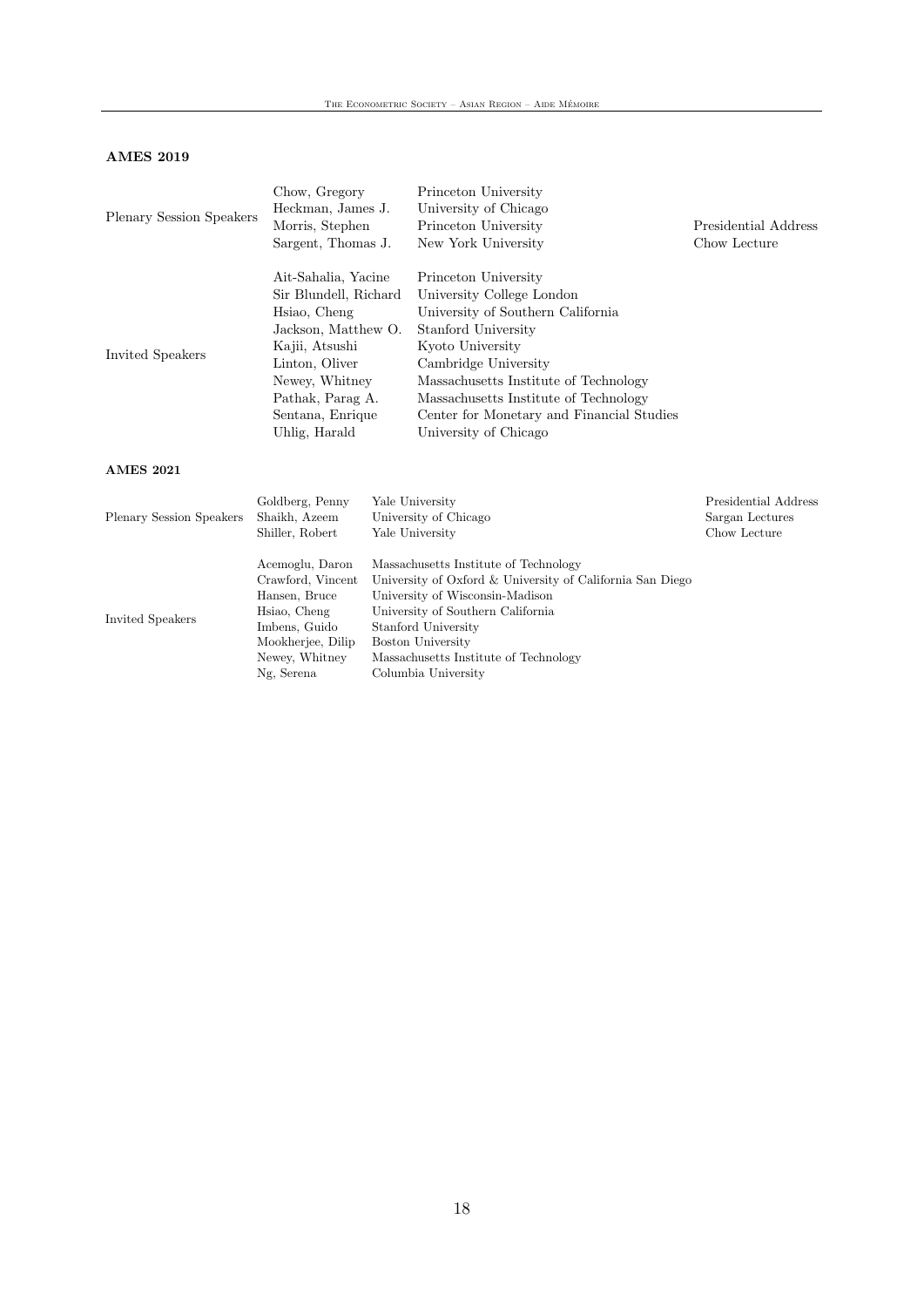## <span id="page-21-0"></span>D China Meetings

#### <span id="page-21-1"></span>D.1 History of China Meetings

In summer 2011, President Bengt Holmstrom and Second VP Jim Heckman wanted to expand activities of the society in China, which they called the China initiatives. Heckman reported on early consultation with China based scholars at the Chicago meeting of the Executive Committee in January 2012, and the committee asked him to explore the possibility of organizing a regular summer meeting in China. The minutes read as follows:

Heckman reported on his ideas for China. There is a rapidly developing university system with scholars fragmented by regional and institutional affiliations. A network of collaboration is missing and connections among leading Chinese economists are often made through affiliations in the US. There was discussion on how the Econometric Society could help to overcome this fragmentation and create intellectual links among them. One thought was to create a separate China sub-chapter or to organize courses or separate summer meetings. Arellano noted that the Society could plan in China the role that other associations have played in other regions. It was agreed that Heckman would explore the possibility of organizing a regular summer meeting in China. Arellano noted that it would be important to coordinate the calendar so that it would not interfere with the Asian meeting. Shin added that the group should have sufficiently broad representation.

Later, President Jim Heckman gave an interim report of the China meetings in August 2012 at the Malaga meeting of the Executive Committee. And the committee approves the first China meeting in Beijing. The minutes read as follows:

Heckman reported on progress of the China meeting of the Econometric Society proposed at meeting of the Executive Committee in Chicago. The organizing committee consisting of Justin Lin and Cheng Hsiao selected Beijing as the first venue of the meeting, to take place on June 2013. Rochet thanked Heckman for pursuing this initiative.

Although it was expected that China meetings coordinate with RSC, its relation to RSC was not necessarily clear. In January 2016, the Executive Committee emphasized that Asian RSC is responsible for the organization of regional activities in Asia, and that China meetings are such regional activities. The committee therefore requested the ARSC to make a statement on future of China meetings. Consequently, in March 2016, ARSC approved a MEMORANDUM OF UNDERSTANDING, which states:

- 1. A China meeting will be held in Wuhan in 2017.
- 2. The ARSC expects to approve proposal for China meetings in 2018, 2019, and 2021. That is, the ARSC expects to endorse a China meeting as an activity of the society in the region in these years, if suitable proposals are submitted to the ARSC.
- 3. There will be a consultation in 2020 on a China meeting in 2022, and in 2022 on the future of China meetings from 2023 onward.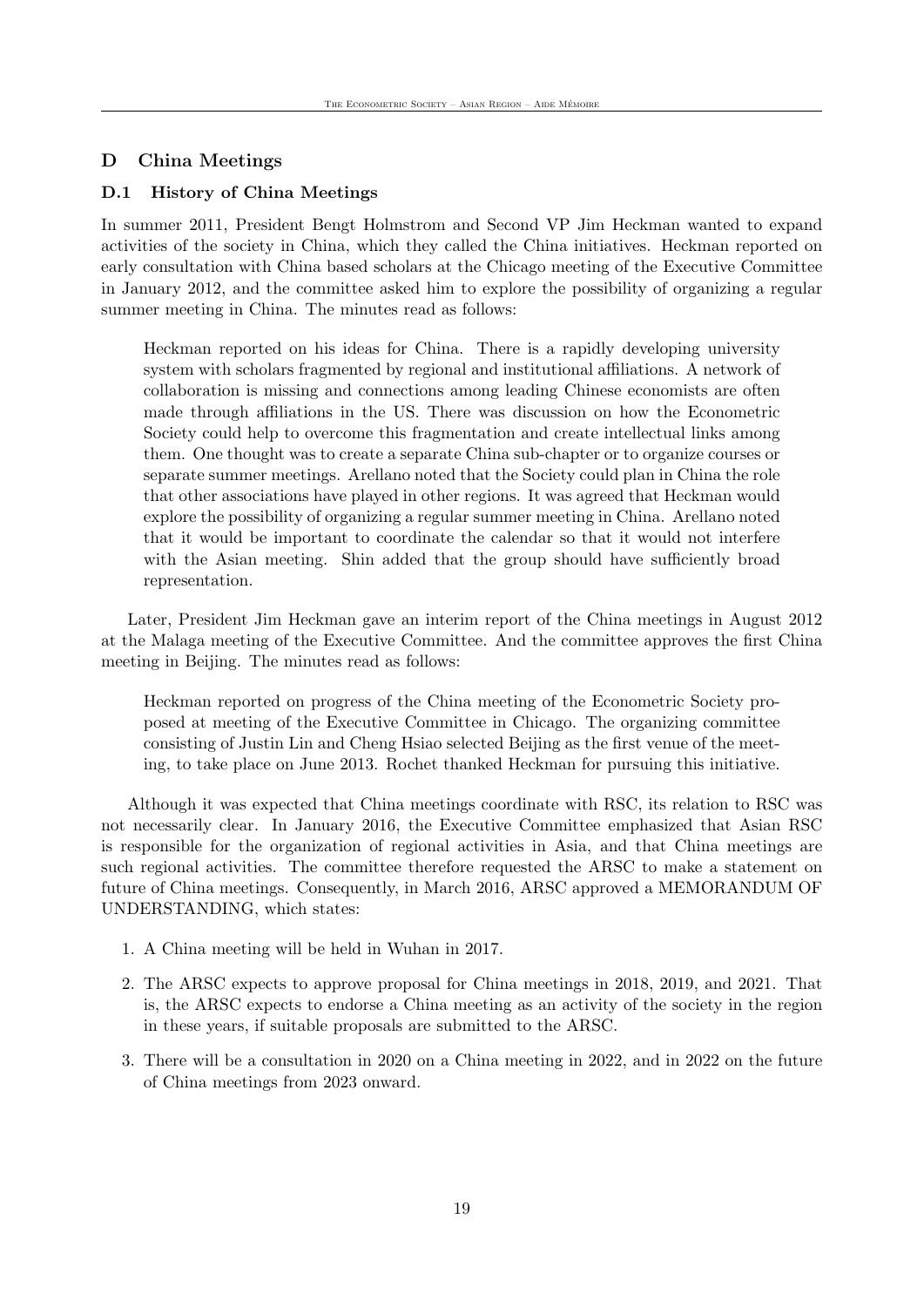## <span id="page-22-0"></span>D.2 Detail of China Meetings

| Host<br>Peking University | Dates<br>$14 - 16/06$                            | $#$ Submissions |                | Wu, Ho-Mou        | Organizing Chair(s)                                                     |
|---------------------------|--------------------------------------------------|-----------------|----------------|-------------------|-------------------------------------------------------------------------|
| Xiamen University         | $25 - 27/06$                                     |                 |                | Hong, Yongmiao    | Cai, Zongwu                                                             |
|                           |                                                  |                 |                |                   |                                                                         |
|                           |                                                  |                 |                |                   |                                                                         |
| Wuhan University          | $09-11/06$                                       |                 |                | Sun, Xiang        |                                                                         |
|                           |                                                  |                 |                | Sun, Yixiao       |                                                                         |
|                           |                                                  |                 |                | Xie, Danyang      |                                                                         |
|                           |                                                  |                 |                | Zhu, Xiaodong     |                                                                         |
| Fudan University          | $15 - 17/06$                                     |                 |                | Gan, Li           | Chen, Shiyi                                                             |
|                           |                                                  |                 |                | Xie, Danyang      |                                                                         |
|                           |                                                  |                 |                | Zhang, Jun        |                                                                         |
| Jinan University          | $18 - 20/06$                                     |                 |                | Feng, Shuaizhang  |                                                                         |
|                           |                                                  |                 |                |                   |                                                                         |
|                           |                                                  | World Congress  |                |                   |                                                                         |
| ShanghaiTech University   | $01 - 03/07$                                     |                 |                |                   | Chen, Yi                                                                |
|                           |                                                  |                 |                | Liu, Qingmin      | Chen, Yvonne Jie                                                        |
|                           |                                                  |                 |                |                   | Guo, Ming                                                               |
|                           |                                                  |                 |                |                   | Lu, Ding                                                                |
|                           | Southwestern University of Finance and Economics | $25 - 27/06$    | World Congress | $#$ Registrations | Program Chair(s)<br>Hu, Yingyao<br>Fang, Hanming<br>Song, Zheng Michael |

#### <span id="page-22-1"></span>D.3 Reorganization from 2022 Onwards

"Proposal for Future of China meetings and Asian Meetings of the Econometric Society from 2022" was adopted at the 2020 ARSC meeting (online, August 20, 2020). From 2022 onwards, the ARSC will integrate the organization of meetings held in China with meetings in all other parts of Asia, and the China meetings will thereafter be subject to the rules for sub-regional meetings.